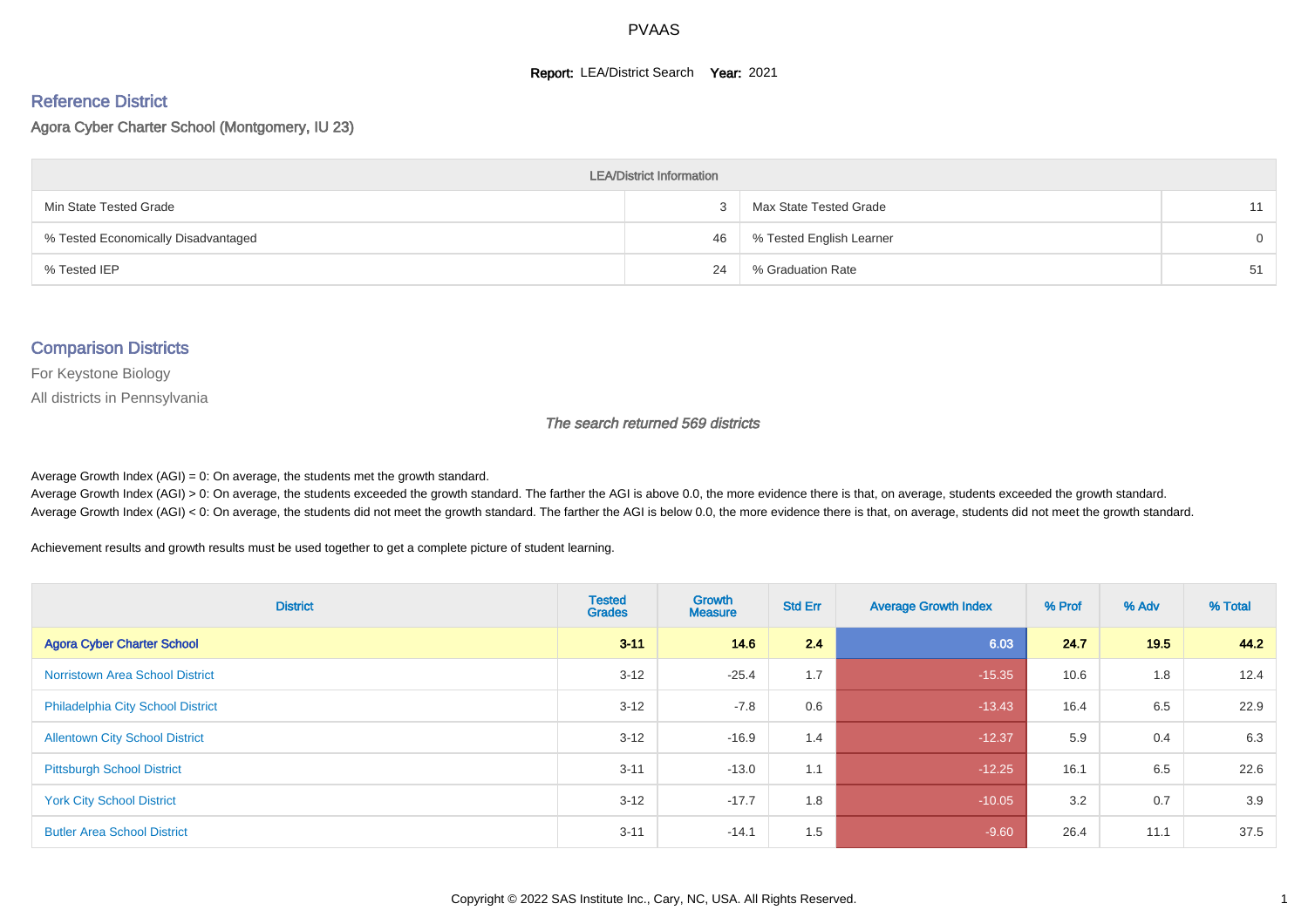| <b>District</b>                                    | <b>Tested</b><br><b>Grades</b> | <b>Growth</b><br><b>Measure</b> | <b>Std Err</b> | <b>Average Growth Index</b> | % Prof | % Adv   | % Total |
|----------------------------------------------------|--------------------------------|---------------------------------|----------------|-----------------------------|--------|---------|---------|
| <b>Agora Cyber Charter School</b>                  | $3 - 11$                       | 14.6                            | 2.4            | 6.03                        | 24.7   | 19.5    | 44.2    |
| <b>Muhlenberg School District</b>                  | $3 - 10$                       | $-17.8$                         | 1.9            | $-9.34$                     | 12.4   | 4.6     | 17.0    |
| <b>North Hills School District</b>                 | $3 - 11$                       | $-15.8$                         | 1.8            | $-8.84$                     | 26.4   | 19.8    | 46.2    |
| <b>Cheltenham School District</b>                  | $3 - 11$                       | $-17.6$                         | 2.0            | $-8.74$                     | 24.4   | 8.3     | 32.6    |
| <b>Williamsport Area School District</b>           | $3 - 11$                       | $-11.7$                         | 1.4            | $-8.29$                     | 18.2   | 10.5    | 28.7    |
| <b>West Side CTC</b>                               | $9 - 10$                       | $-32.0$                         | 3.9            | $-8.16$                     | 5.9    | 0.0     | 5.9     |
| Ambridge Area School District                      | $3 - 12$                       | $-19.4$                         | 2.5            | $-7.64$                     | 23.2   | 5.6     | 28.9    |
| <b>Lancaster School District</b>                   | $3 - 12$                       | $-10.0$                         | 1.4            | $-7.22$                     | 9.0    | 3.9     | 12.8    |
| <b>Greater Latrobe School District</b>             | $3 - 11$                       | $-14.1$                         | 2.0            | $-7.14$                     | 41.0   | 12.6    | 53.6    |
| <b>York Co School Of Technology</b>                | $9 - 12$                       | $-10.9$                         | 1.6            | $-6.79$                     | 22.6   | $4.0\,$ | 26.6    |
| <b>Hempfield Area School District</b>              | $3 - 12$                       | $-10.2$                         | 1.6            | $-6.37$                     | 28.1   | 19.2    | 47.3    |
| <b>Kennett Consolidated School District</b>        | $3 - 11$                       | $-10.4$                         | 1.7            | $-6.27$                     | 28.7   | 14.0    | 42.7    |
| <b>Big Beaver Falls Area School District</b>       | $3 - 11$                       | $-17.9$                         | 2.8            | $-6.27$                     | 9.4    | 2.8     | 12.2    |
| <b>New Castle Area School District</b>             | $3 - 12$                       | $-13.6$                         | 2.3            | $-5.99$                     | 17.6   | 2.0     | 19.5    |
| <b>Coatesville Area School District</b>            | $3 - 11$                       | $-9.5$                          | 1.6            | $-5.81$                     | 12.8   | 3.3     | 16.2    |
| <b>Central Cambria School District</b>             | $3 - 11$                       | $-12.7$                         | 2.3            | $-5.61$                     | 19.4   | 7.4     | 26.9    |
| <b>Aliquippa School District</b>                   | $3 - 11$                       | $-20.0$                         | 3.6            | $-5.54$                     | 1.7    | 0.0     | 1.7     |
| <b>Frazier School District</b>                     | $3 - 11$                       | $-18.9$                         | 3.4            | $-5.49$                     | 18.3   | 1.4     | 19.7    |
| <b>Lincoln Park Performing Arts Charter School</b> | $7 - 11$                       | $-14.9$                         | 2.7            | $-5.45$                     | 39.3   | 8.9     | 48.2    |
| <b>Washington School District</b>                  | $3 - 11$                       | $-15.9$                         | 2.9            | $-5.44$                     | 12.9   | 1.7     | 14.7    |
| Philadelphia Academy Charter School                | $3 - 11$                       | $-14.7$                         | 2.7            | $-5.42$                     | 21.6   | 3.9     | 25.5    |
| <b>Bristol Township School District</b>            | $3 - 11$                       | $-7.4$                          | 1.4            | $-5.32$                     | 13.8   | 4.6     | 18.4    |
| <b>Wilkes-Barre Area School District</b>           | $3 - 11$                       | $-12.4$                         | 2.4            | $-5.18$                     | 14.2   | 3.7     | 17.9    |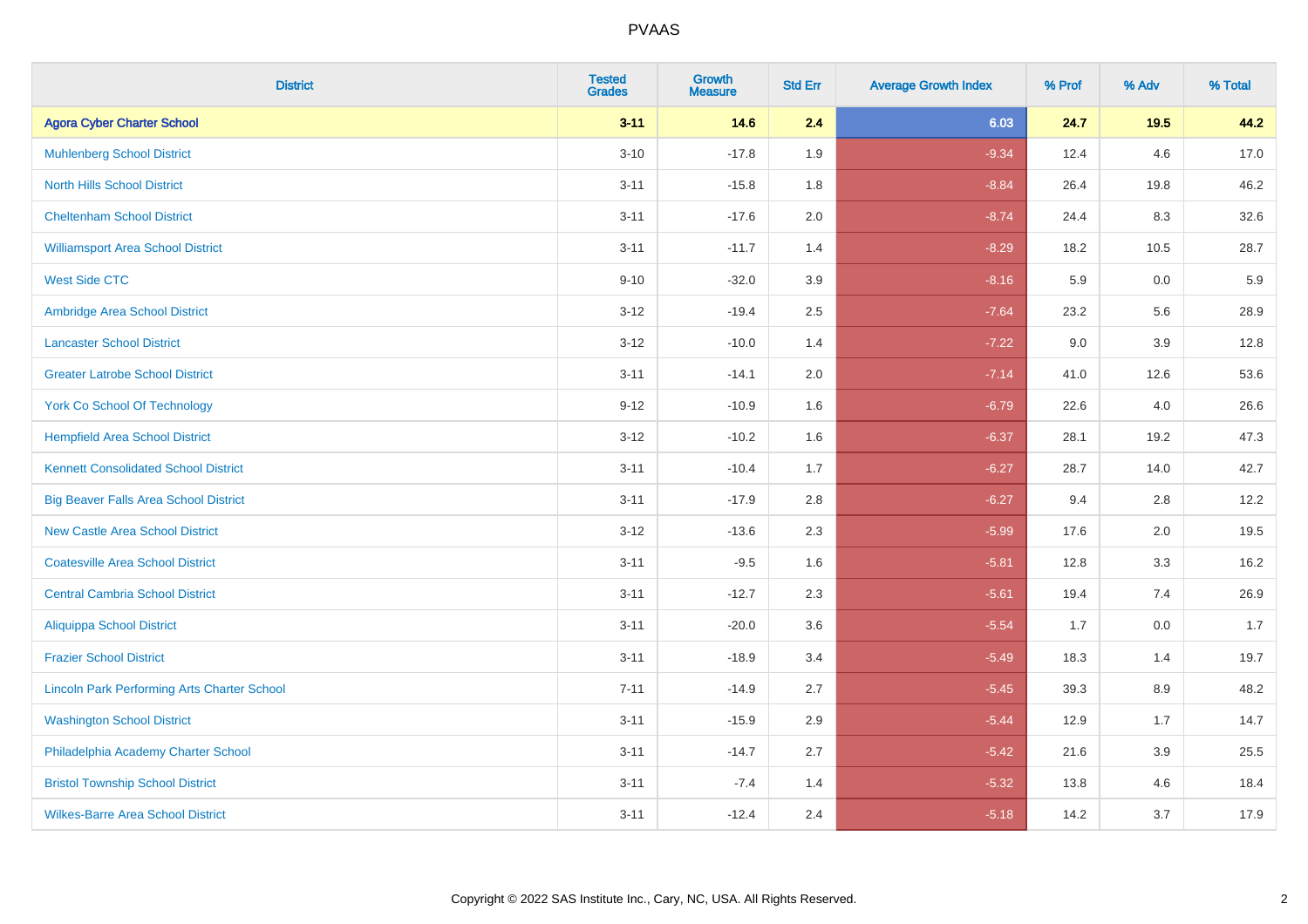| <b>District</b>                                   | <b>Tested</b><br><b>Grades</b> | <b>Growth</b><br><b>Measure</b> | <b>Std Err</b> | <b>Average Growth Index</b> | % Prof | % Adv   | % Total  |
|---------------------------------------------------|--------------------------------|---------------------------------|----------------|-----------------------------|--------|---------|----------|
| <b>Agora Cyber Charter School</b>                 | $3 - 11$                       | 14.6                            | 2.4            | 6.03                        | 24.7   | $19.5$  | 44.2     |
| <b>East Lycoming School District</b>              | $3 - 11$                       | $-10.9$                         | 2.1            | $-5.08$                     | 22.5   | 8.2     | 30.8     |
| Meyersdale Area School District                   | $3 - 11$                       | $-16.1$                         | 3.3            | $-4.94$                     | 20.3   | 5.8     | 26.1     |
| <b>Trinity Area School District</b>               | $3 - 11$                       | $-8.7$                          | 1.8            | $-4.87$                     | 20.9   | $9.8\,$ | $30.8\,$ |
| <b>Executive Education Academy Charter School</b> | $3 - 10$                       | $-14.6$                         | 3.0            | $-4.81$                     | 8.5    | 1.2     | 9.8      |
| <b>Chartiers-Houston School District</b>          | $3 - 10$                       | $-16.5$                         | 3.5            | $-4.79$                     | 26.3   | $6.6\,$ | 32.9     |
| West Mifflin Area School District                 | $3 - 12$                       | $-11.9$                         | 2.5            | $-4.77$                     | 15.9   | 4.0     | 19.9     |
| Lehigh Valley Charter High School For The Arts    | $9 - 10$                       | $-11.8$                         | 2.5            | $-4.76$                     | 28.9   | 5.7     | 34.6     |
| <b>Girard School District</b>                     | $3 - 11$                       | $-12.3$                         | 2.6            | $-4.76$                     | 29.7   | 18.9    | 48.6     |
| <b>Neshannock Township School District</b>        | $3 - 10$                       | $-12.5$                         | 2.7            | $-4.73$                     | 29.0   | 13.0    | 42.0     |
| <b>Fannett-Metal School District</b>              | $3 - 11$                       | $-22.3$                         | 4.8            | $-4.65$                     | 16.4   | 6.6     | 23.0     |
| <b>Derry Area School District</b>                 | $3 - 11$                       | $-11.8$                         | 2.6            | $-4.53$                     | 34.8   | 6.1     | 40.9     |
| <b>Northwestern School District</b>               | $3 - 11$                       | $-14.6$                         | 3.2            | $-4.51$                     | 32.5   | 13.7    | 46.2     |
| <b>Dunmore School District</b>                    | $3 - 11$                       | $-12.2$                         | 2.7            | $-4.51$                     | 15.0   | 5.3     | 20.4     |
| <b>Hanover Public School District</b>             | $3 - 11$                       | $-12.4$                         | 2.7            | $-4.50$                     | 22.7   | 6.2     | 28.9     |
| Jim Thorpe Area School District                   | $3 - 11$                       | $-10.9$                         | 2.4            | $-4.48$                     | 19.5   | 6.0     | 25.5     |
| <b>Greenville Area School District</b>            | $3 - 11$                       | $-13.2$                         | 3.0            | $-4.45$                     | 32.1   | 4.6     | 36.7     |
| <b>Chambersburg Area School District</b>          | $3 - 11$                       | $-5.6$                          | 1.3            | $-4.42$                     | 24.2   | 15.2    | 39.4     |
| <b>General Mclane School District</b>             | $3 - 11$                       | $-10.7$                         | 2.4            | $-4.40$                     | 34.0   | 15.6    | 49.6     |
| <b>Big Spring School District</b>                 | $3 - 11$                       | $-9.8$                          | 2.3            | $-4.32$                     | 23.6   | 12.9    | 36.5     |
| <b>Interboro School District</b>                  | $3 - 12$                       | $-8.4$                          | 2.0            | $-4.27$                     | 27.6   | 6.4     | 34.1     |
| <b>Central Dauphin School District</b>            | $3 - 11$                       | $-5.2$                          | 1.2            | $-4.24$                     | 29.3   | 8.7     | 38.0     |
| <b>Chartiers Valley School District</b>           | $3 - 11$                       | $-9.1$                          | 2.1            | $-4.23$                     | 20.7   | 17.4    | 38.0     |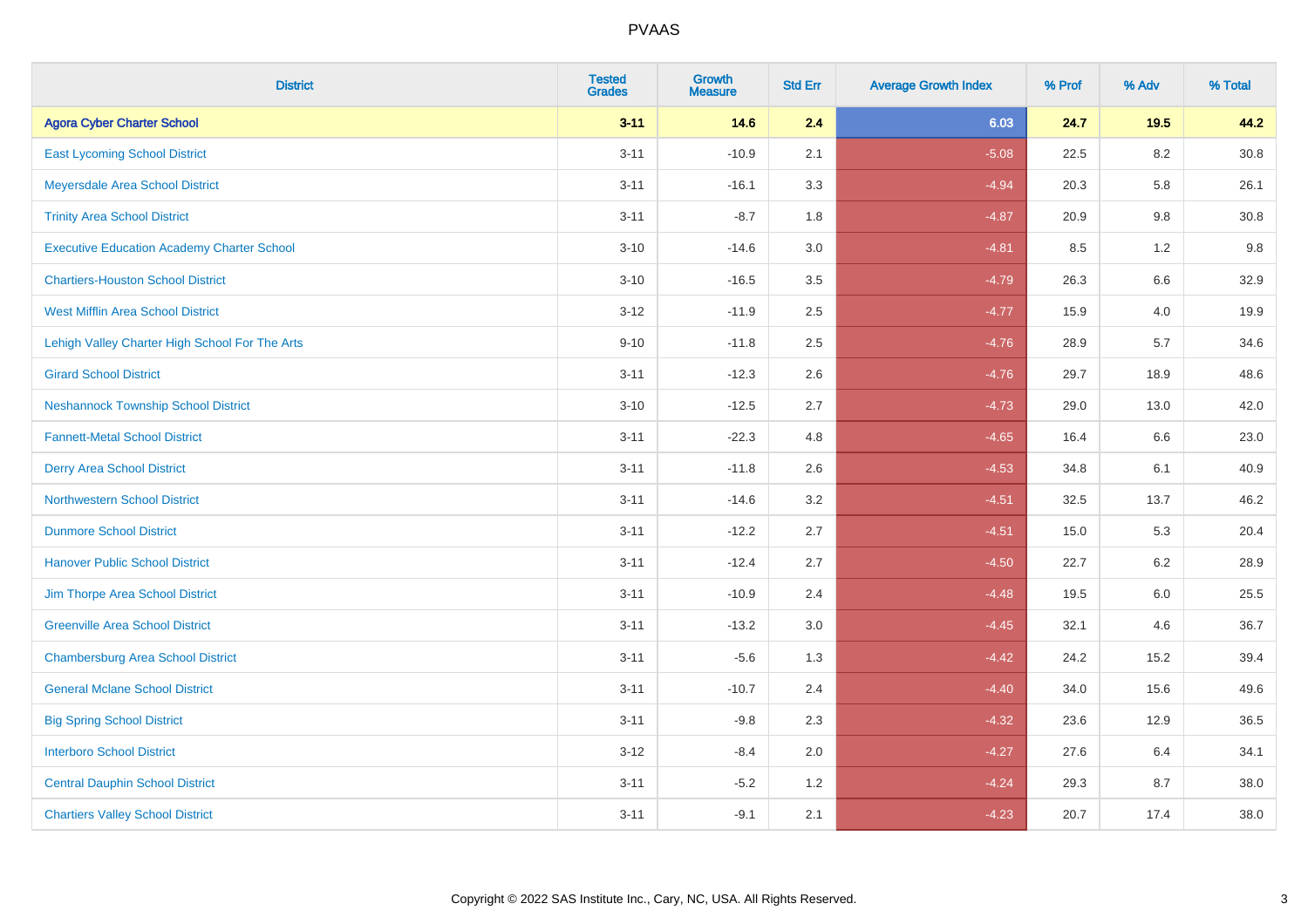| <b>District</b>                               | <b>Tested</b><br><b>Grades</b> | Growth<br><b>Measure</b> | <b>Std Err</b> | <b>Average Growth Index</b> | % Prof | % Adv  | % Total |
|-----------------------------------------------|--------------------------------|--------------------------|----------------|-----------------------------|--------|--------|---------|
| <b>Agora Cyber Charter School</b>             | $3 - 11$                       | 14.6                     | 2.4            | 6.03                        | 24.7   | $19.5$ | 44.2    |
| <b>Central Fulton School District</b>         | $3 - 11$                       | $-13.3$                  | 3.2            | $-4.20$                     | 18.1   | 9.7    | 27.8    |
| <b>Williamsburg Community School District</b> | $3 - 11$                       | $-16.9$                  | 4.1            | $-4.14$                     | 22.4   | 0.0    | 22.4    |
| <b>Panther Valley School District</b>         | $3 - 12$                       | $-13.3$                  | 3.2            | $-4.10$                     | 31.5   | 4.1    | 35.6    |
| <b>Moniteau School District</b>               | $3 - 11$                       | $-11.8$                  | 2.9            | $-4.07$                     | 22.6   | 5.0    | 27.6    |
| <b>Mid Valley School District</b>             | $3 - 10$                       | $-11.1$                  | 2.7            | $-4.07$                     | 28.3   | 8.1    | 36.4    |
| <b>Mcguffey School District</b>               | $3 - 11$                       | $-12.1$                  | 3.0            | $-4.06$                     | 12.8   | 5.9    | 18.6    |
| <b>Southmoreland School District</b>          | $3 - 11$                       | $-12.5$                  | 3.1            | $-4.04$                     | 33.3   | 15.5   | 48.8    |
| <b>Milton Area School District</b>            | $3 - 11$                       | $-10.1$                  | 2.5            | $-4.04$                     | 23.0   | 11.3   | 34.2    |
| <b>Scranton School District</b>               | $3 - 12$                       | $-10.1$                  | 2.5            | $-4.04$                     | 20.0   | 7.7    | 27.7    |
| <b>Deer Lakes School District</b>             | $3 - 11$                       | $-10.0$                  | 2.5            | $-4.02$                     | 27.7   | 9.9    | 37.6    |
| <b>Ellwood City Area School District</b>      | $3 - 11$                       | $-12.5$                  | 3.1            | $-4.00$                     | 26.7   | 8.7    | 35.4    |
| <b>Plum Borough School District</b>           | $3 - 11$                       | $-9.4$                   | 2.4            | $-3.98$                     | 32.9   | 27.4   | 60.4    |
| <b>Windber Area School District</b>           | $3 - 11$                       | $-11.9$                  | 3.0            | $-3.94$                     | 41.0   | 10.3   | 51.3    |
| <b>Tussey Mountain School District</b>        | $3 - 12$                       | $-13.0$                  | 3.3            | $-3.93$                     | 11.1   | 3.2    | 14.3    |
| <b>Bethlehem Area School District</b>         | $3 - 11$                       | $-4.5$                   | 1.1            | $-3.91$                     | 20.4   | 11.3   | 31.7    |
| <b>Tacony Academy Charter School</b>          | $3 - 11$                       | $-12.9$                  | 3.3            | $-3.90$                     | 8.6    | 1.4    | 10.0    |
| <b>Grove City Area School District</b>        | $3-12$                         | $-8.8$                   | 2.3            | $-3.89$                     | 25.6   | 16.4   | 42.0    |
| <b>Pittston Area School District</b>          | $3 - 11$                       | $-8.2$                   | 2.2            | $-3.75$                     | 26.7   | 14.8   | 41.5    |
| <b>Mohawk Area School District</b>            | $3 - 11$                       | $-10.5$                  | 2.8            | $-3.75$                     | 35.1   | 10.6   | 45.7    |
| Jefferson County-Dubois AVTS                  | $9 - 11$                       | $-11.7$                  | 3.1            | $-3.72$                     | 17.6   | 2.8    | 20.4    |
| <b>Shade-Central City School District</b>     | $3 - 11$                       | $-14.6$                  | 4.0            | $-3.68$                     | 9.6    | 0.0    | 9.6     |
| <b>Old Forge School District</b>              | $3 - 12$                       | $-11.3$                  | 3.1            | $-3.62$                     | 28.6   | 13.2   | 41.8    |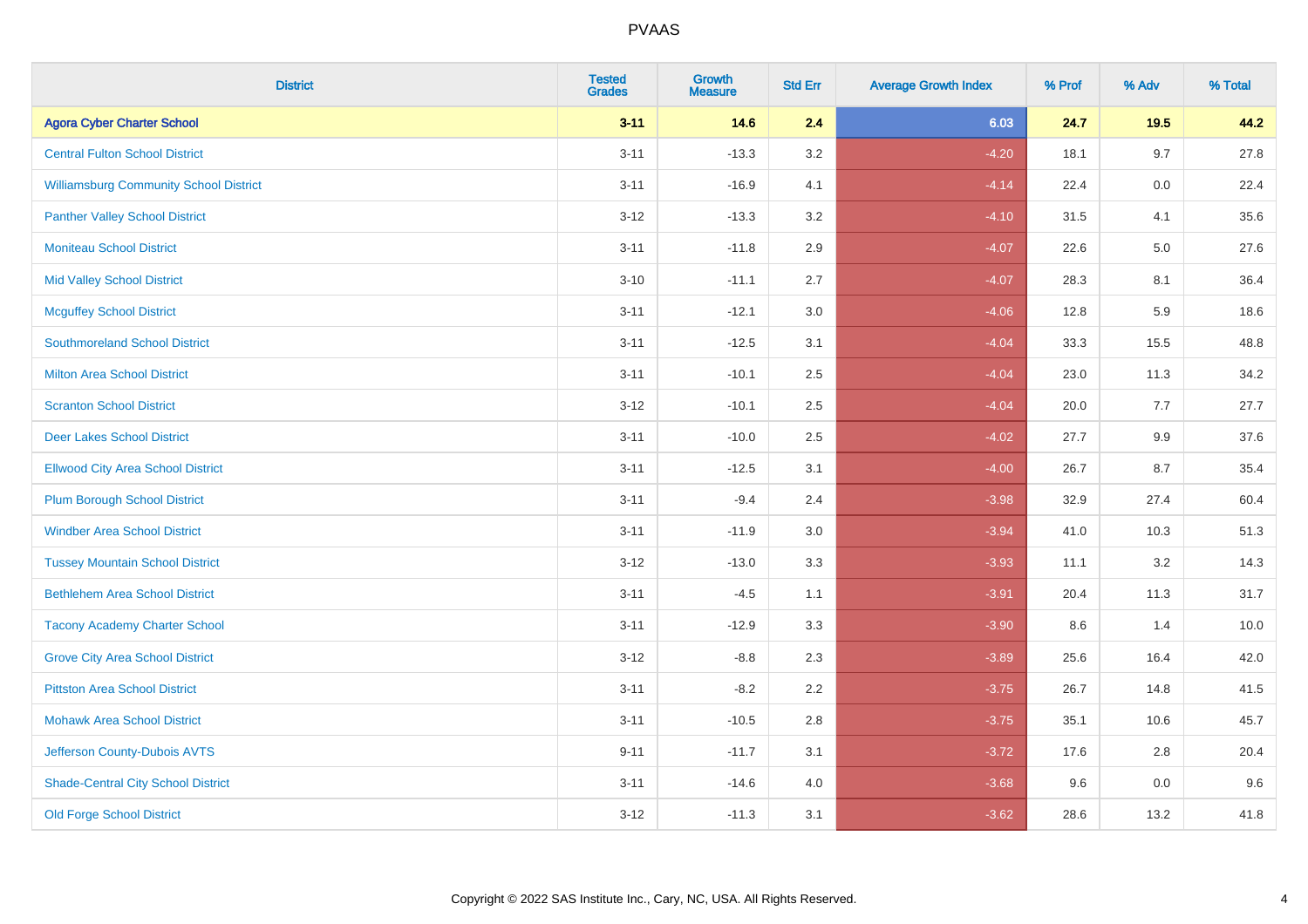| <b>District</b>                              | <b>Tested</b><br><b>Grades</b> | <b>Growth</b><br><b>Measure</b> | <b>Std Err</b> | <b>Average Growth Index</b> | % Prof | % Adv | % Total |
|----------------------------------------------|--------------------------------|---------------------------------|----------------|-----------------------------|--------|-------|---------|
| <b>Agora Cyber Charter School</b>            | $3 - 11$                       | 14.6                            | 2.4            | 6.03                        | 24.7   | 19.5  | 44.2    |
| <b>West York Area School District</b>        | $3 - 12$                       | $-9.8$                          | 2.7            | $-3.57$                     | 21.9   | 10.9  | 32.8    |
| Morrisville Borough School District          | $3 - 11$                       | $-13.1$                         | 3.7            | $-3.52$                     | 4.9    | 1.6   | 6.6     |
| Mechanicsburg Area School District           | $3 - 11$                       | $-5.7$                          | 1.6            | $-3.48$                     | 35.1   | 16.0  | 51.2    |
| <b>South Park School District</b>            | $3 - 11$                       | $-8.8$                          | 2.5            | $-3.46$                     | 28.1   | 17.0  | 45.2    |
| <b>Burgettstown Area School District</b>     | $3 - 11$                       | $-11.2$                         | 3.2            | $-3.46$                     | 16.0   | 2.7   | 18.7    |
| <b>Ligonier Valley School District</b>       | $3 - 11$                       | $-10.8$                         | 3.1            | $-3.43$                     | 34.1   | 5.8   | 39.9    |
| <b>Shikellamy School District</b>            | $3 - 10$                       | $-8.3$                          | 2.4            | $-3.42$                     | 20.8   | 18.5  | 39.2    |
| <b>Mount Carmel Area School District</b>     | $3 - 11$                       | $-7.9$                          | 2.3            | $-3.38$                     | 18.2   | 4.4   | 22.6    |
| <b>East Stroudsburg Area School District</b> | $3 - 11$                       | $-4.9$                          | 1.4            | $-3.38$                     | 22.7   | 12.5  | 35.2    |
| Lackawanna Trail School District             | $3 - 10$                       | $-11.0$                         | 3.3            | $-3.35$                     | 13.1   | 18.0  | 31.2    |
| <b>Riverview School District</b>             | $3 - 11$                       | $-13.0$                         | 4.0            | $-3.29$                     | 43.1   | 7.8   | 51.0    |
| <b>Canon-Mcmillan School District</b>        | $3 - 11$                       | $-5.0$                          | 1.5            | $-3.25$                     | 30.8   | 28.5  | 59.3    |
| <b>Somerset Area School District</b>         | $3 - 11$                       | $-7.6$                          | 2.4            | $-3.17$                     | 21.0   | 14.5  | 35.5    |
| <b>Parkland School District</b>              | $3 - 11$                       | $-3.7$                          | 1.2            | $-3.17$                     | 31.4   | 30.6  | 62.0    |
| <b>Montoursville Area School District</b>    | $3 - 12$                       | $-8.4$                          | 2.6            | $-3.17$                     | 38.8   | 18.2  | 57.0    |
| <b>Keystone Oaks School District</b>         | $3 - 11$                       | $-7.2$                          | 2.3            | $-3.14$                     | 30.0   | 11.1  | 41.0    |
| <b>Wissahickon School District</b>           | $3 - 10$                       | $-5.3$                          | 1.7            | $-3.14$                     | 27.5   | 29.0  | 56.6    |
| <b>Hanover Area School District</b>          | $3 - 11$                       | $-14.7$                         | 4.7            | $-3.13$                     | 12.1   | 3.0   | 15.2    |
| <b>Erie City School District</b>             | $3 - 12$                       | $-4.5$                          | 1.4            | $-3.09$                     | 13.4   | 6.7   | 20.1    |
| Jefferson-Morgan School District             | $3 - 10$                       | $-12.0$                         | 3.9            | $-3.09$                     | 28.6   | 6.1   | 34.7    |
| <b>California Area School District</b>       | $3 - 10$                       | $-13.7$                         | 4.5            | $-3.06$                     | 41.7   | 16.7  | 58.3    |
| <b>Greensburg Salem School District</b>      | $3 - 11$                       | $-6.9$                          | 2.2            | $-3.06$                     | 30.3   | 13.3  | 43.6    |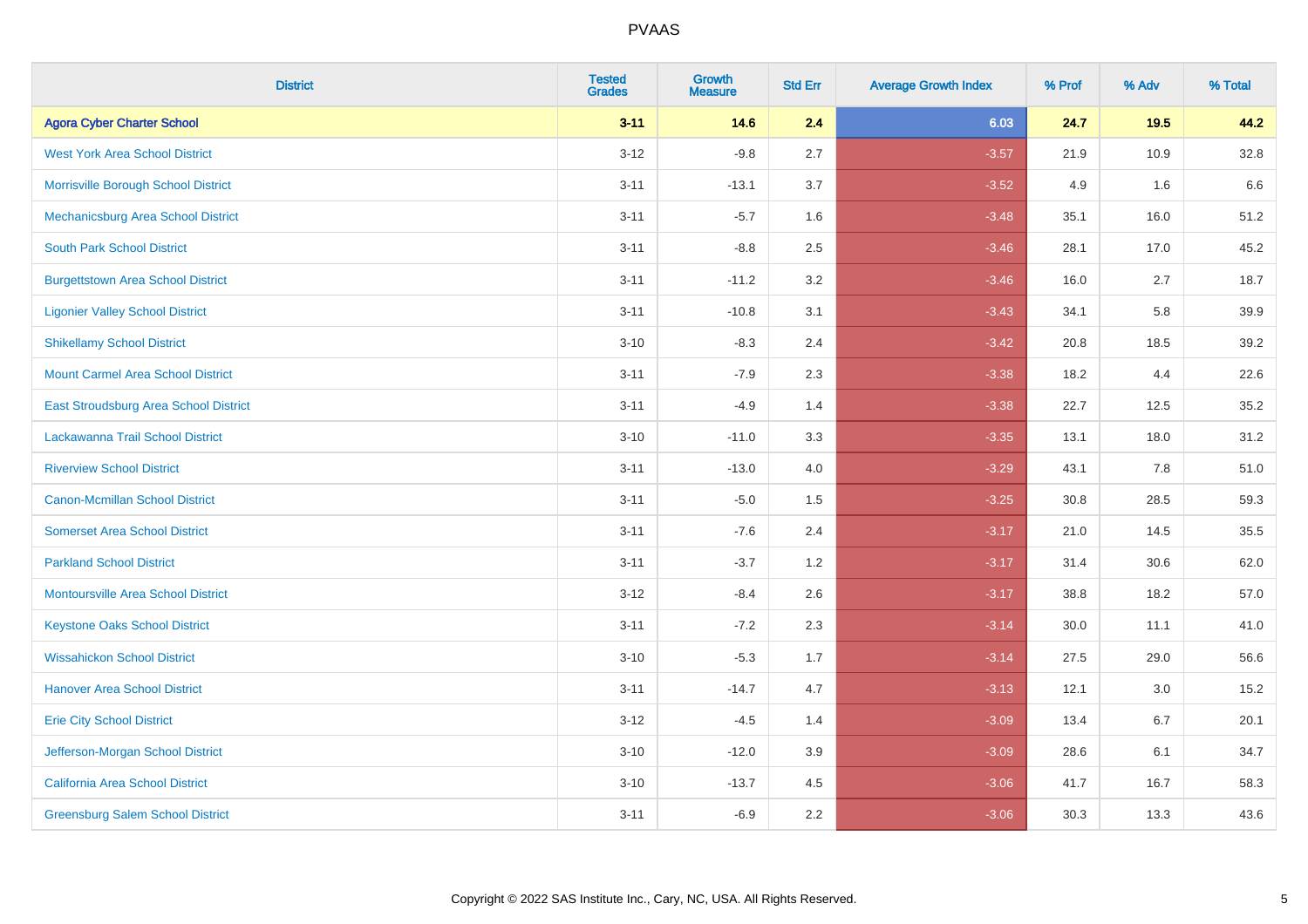| <b>District</b>                                | <b>Tested</b><br><b>Grades</b> | <b>Growth</b><br><b>Measure</b> | <b>Std Err</b> | <b>Average Growth Index</b> | % Prof | % Adv  | % Total |
|------------------------------------------------|--------------------------------|---------------------------------|----------------|-----------------------------|--------|--------|---------|
| <b>Agora Cyber Charter School</b>              | $3 - 11$                       | 14.6                            | 2.4            | 6.03                        | 24.7   | $19.5$ | 44.2    |
| Imhotep Institute Charter High School          | $9 - 11$                       | $-17.6$                         | 5.8            | $-3.03$                     | 15.4   | 0.0    | 15.4    |
| Boys Latin Of Philadelphia Charter School      | $6 - 12$                       | $-8.0$                          | 2.7            | $-3.02$                     | 1.4    | 0.0    | 1.4     |
| <b>Gettysburg Area School District</b>         | $3 - 11$                       | $-6.0$                          | 2.0            | $-3.02$                     | 28.8   | 19.6   | 48.5    |
| <b>Corry Area School District</b>              | $3 - 11$                       | $-6.8$                          | 2.3            | $-3.01$                     | 24.0   | 8.8    | 32.8    |
| <b>Carlisle Area School District</b>           | $3 - 11$                       | $-5.2$                          | 1.7            | $-2.99$                     | 28.0   | 19.3   | 47.3    |
| <b>Montour School District</b>                 | $3 - 11$                       | $-6.1$                          | 2.1            | $-2.95$                     | 31.8   | 23.6   | 55.3    |
| <b>Baldwin-Whitehall School District</b>       | $3 - 11$                       | $-5.5$                          | 1.9            | $-2.93$                     | 32.0   | 14.7   | 46.7    |
| <b>Carbon Career &amp; Technical Institute</b> | $9 - 11$                       | $-9.3$                          | 3.2            | $-2.92$                     | 19.6   | 2.2    | 21.7    |
| Mifflinburg Area School District               | $3 - 11$                       | $-6.0$                          | 2.1            | $-2.87$                     | 32.7   | 13.3   | 46.0    |
| <b>Berwick Area School District</b>            | $3 - 11$                       | $-6.9$                          | 2.4            | $-2.84$                     | 22.3   | 11.5   | 33.8    |
| Southern Columbia Area School District         | $3 - 11$                       | $-8.5$                          | 3.0            | $-2.83$                     | 30.5   | 12.8   | 43.3    |
| <b>Innovative Arts Academy Charter School</b>  | $6 - 11$                       | $-7.2$                          | 2.5            | $-2.83$                     | 2.0    | 0.0    | 2.0     |
| <b>Quakertown Community School District</b>    | $3 - 12$                       | $-4.3$                          | 1.5            | $-2.79$                     | 33.8   | 20.1   | 53.8    |
| <b>Sharon City School District</b>             | $3 - 11$                       | $-6.5$                          | 2.3            | $-2.79$                     | 13.1   | 5.0    | 18.1    |
| <b>Pottsgrove School District</b>              | $3 - 11$                       | $-5.5$                          | 2.0            | $-2.78$                     | 28.6   | 10.3   | 38.8    |
| <b>Clarion-Limestone Area School District</b>  | $3 - 12$                       | $-10.0$                         | 3.6            | $-2.76$                     | 28.3   | 20.0   | 48.3    |
| <b>Selinsgrove Area School District</b>        | $3 - 12$                       | $-5.7$                          | 2.1            | $-2.74$                     | 25.4   | 13.9   | 39.2    |
| Karns City Area School District                | $3 - 11$                       | $-7.2$                          | 2.6            | $-2.71$                     | 26.4   | 20.8   | 47.2    |
| <b>Eastern York School District</b>            | $3 - 11$                       | $-6.2$                          | 2.3            | $-2.70$                     | 27.8   | 18.5   | 46.4    |
| La Academia Partnership Charter School         | $6 - 11$                       | $-15.5$                         | 5.7            | $-2.70$                     | 2.3    | 0.0    | 2.3     |
| <b>Governor Mifflin School District</b>        | $3 - 11$                       | $-4.4$                          | 1.6            | $-2.69$                     | 30.3   | 7.7    | 38.0    |
| <b>Avonworth School District</b>               | $3 - 10$                       | $-6.2$                          | 2.3            | $-2.68$                     | 35.9   | 14.1   | 50.0    |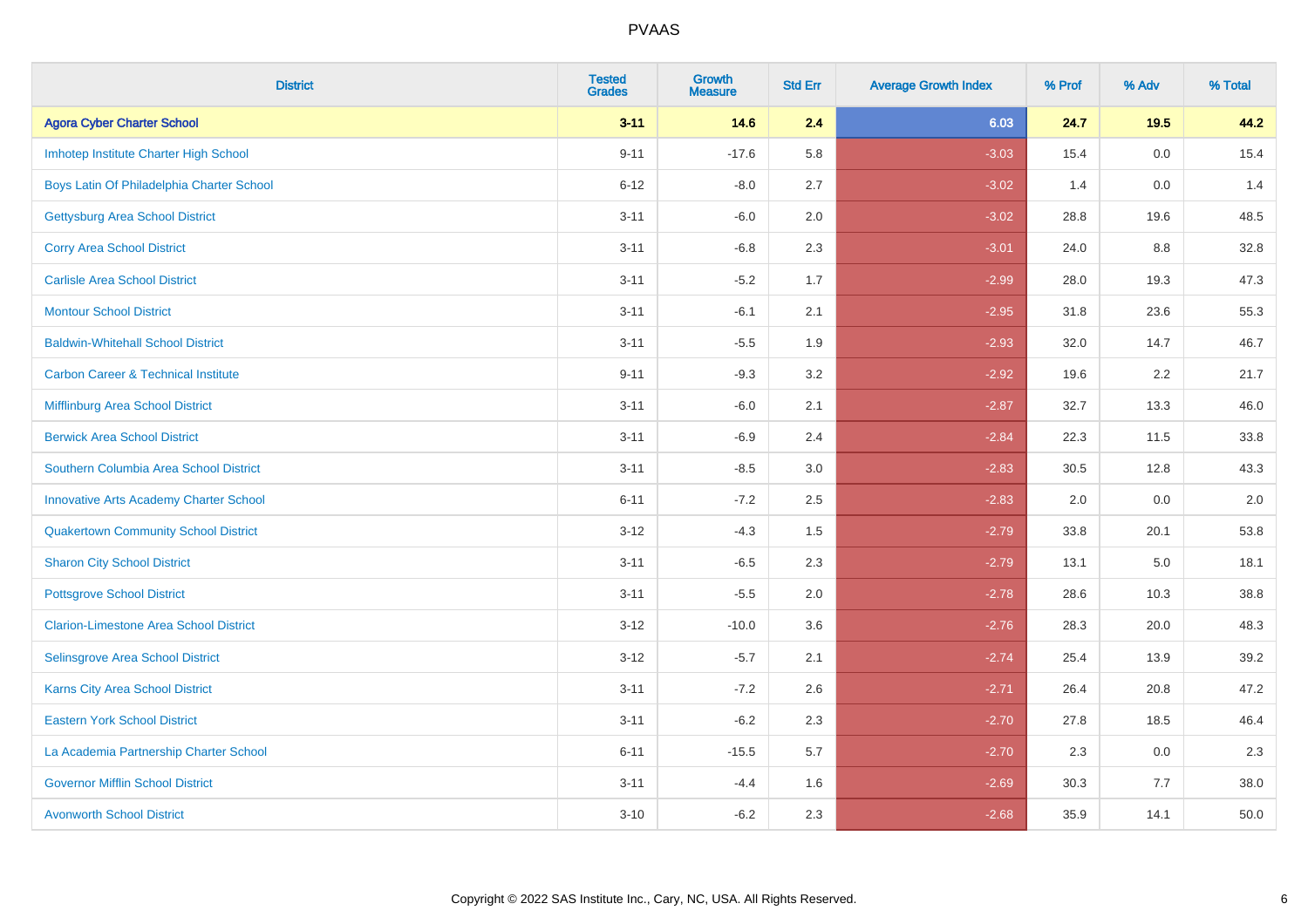| <b>District</b>                               | <b>Tested</b><br><b>Grades</b> | Growth<br><b>Measure</b> | <b>Std Err</b> | <b>Average Growth Index</b> | % Prof | % Adv   | % Total |
|-----------------------------------------------|--------------------------------|--------------------------|----------------|-----------------------------|--------|---------|---------|
| <b>Agora Cyber Charter School</b>             | $3 - 11$                       | 14.6                     | 2.4            | 6.03                        | 24.7   | $19.5$  | 44.2    |
| <b>Lawrence County CTC</b>                    | $10 - 11$                      | $-9.8$                   | 3.7            | $-2.68$                     | 7.3    | $0.0\,$ | 7.3     |
| <b>Blairsville-Saltsburg School District</b>  | $3 - 11$                       | $-7.5$                   | 2.8            | $-2.67$                     | 20.1   | 8.2     | 28.3    |
| <b>Connellsville Area School District</b>     | $3 - 11$                       | $-5.3$                   | 2.0            | $-2.67$                     | 24.2   | $5.0\,$ | 29.1    |
| <b>Turkeyfoot Valley Area School District</b> | $3 - 12$                       | $-15.4$                  | 5.8            | $-2.66$                     | 3.8    | 3.8     | 7.6     |
| <b>Richland School District</b>               | $3 - 11$                       | $-6.9$                   | 2.6            | $-2.63$                     | 40.1   | 20.9    | 61.0    |
| <b>Bethel Park School District</b>            | $3 - 11$                       | $-4.4$                   | 1.7            | $-2.62$                     | 40.1   | 27.3    | 67.4    |
| <b>Union City Area School District</b>        | $3 - 12$                       | $-8.7$                   | 3.3            | $-2.59$                     | 29.7   | 10.9    | 40.6    |
| <b>Greater Nanticoke Area School District</b> | $3-12$                         | $-6.8$                   | 2.6            | $-2.58$                     | 15.2   | 8.9     | 24.1    |
| Catasauqua Area School District               | $3 - 12$                       | $-7.3$                   | 2.8            | $-2.58$                     | 27.1   | 11.2    | 38.3    |
| <b>Antietam School District</b>               | $3 - 10$                       | $-9.5$                   | 3.7            | $-2.57$                     | 20.9   | 1.5     | 22.4    |
| <b>Columbia-Montour AVTS</b>                  | $9 - 10$                       | $-7.1$                   | 2.8            | $-2.52$                     | 19.5   | 3.2     | 22.7    |
| Perseus House Charter School Of Excellence    | $6 - 11$                       | $-6.4$                   | 2.6            | $-2.50$                     | 0.9    | 0.0     | 0.9     |
| Pocono Mountain School District               | $3-12$                         | $-4.3$                   | 1.8            | $-2.43$                     | 35.5   | 17.1    | 52.6    |
| <b>Forbes Road School District</b>            | $3 - 11$                       | $-11.5$                  | 4.7            | $-2.43$                     | 23.1   | 10.3    | 33.3    |
| <b>Redbank Valley School District</b>         | $3 - 11$                       | $-7.5$                   | 3.1            | $-2.41$                     | 12.4   | 10.6    | 23.1    |
| <b>Wyoming Valley West School District</b>    | $3 - 11$                       | $-5.5$                   | 2.3            | $-2.38$                     | 22.2   | 9.2     | 31.4    |
| Mount Pleasant Area School District           | $3 - 11$                       | $-5.4$                   | 2.3            | $-2.37$                     | 33.3   | 8.7     | 42.0    |
| <b>Pottsville Area School District</b>        | $3 - 12$                       | $-4.9$                   | 2.1            | $-2.36$                     | 21.8   | 7.9     | 29.6    |
| Octorara Area School District                 | $3 - 11$                       | $-7.5$                   | 3.2            | $-2.35$                     | 26.1   | 17.0    | 43.2    |
| <b>City CHS</b>                               | $10 - 11$                      | $-5.6$                   | 2.4            | $-2.34$                     | 15.9   | 1.5     | 17.4    |
| <b>Jamestown Area School District</b>         | $3 - 11$                       | $-9.5$                   | 4.1            | $-2.33$                     | 41.5   | 4.9     | 46.3    |
| <b>Riverside School District</b>              | $3 - 11$                       | $-6.2$                   | 2.7            | $-2.33$                     | 20.8   | 17.0    | 37.7    |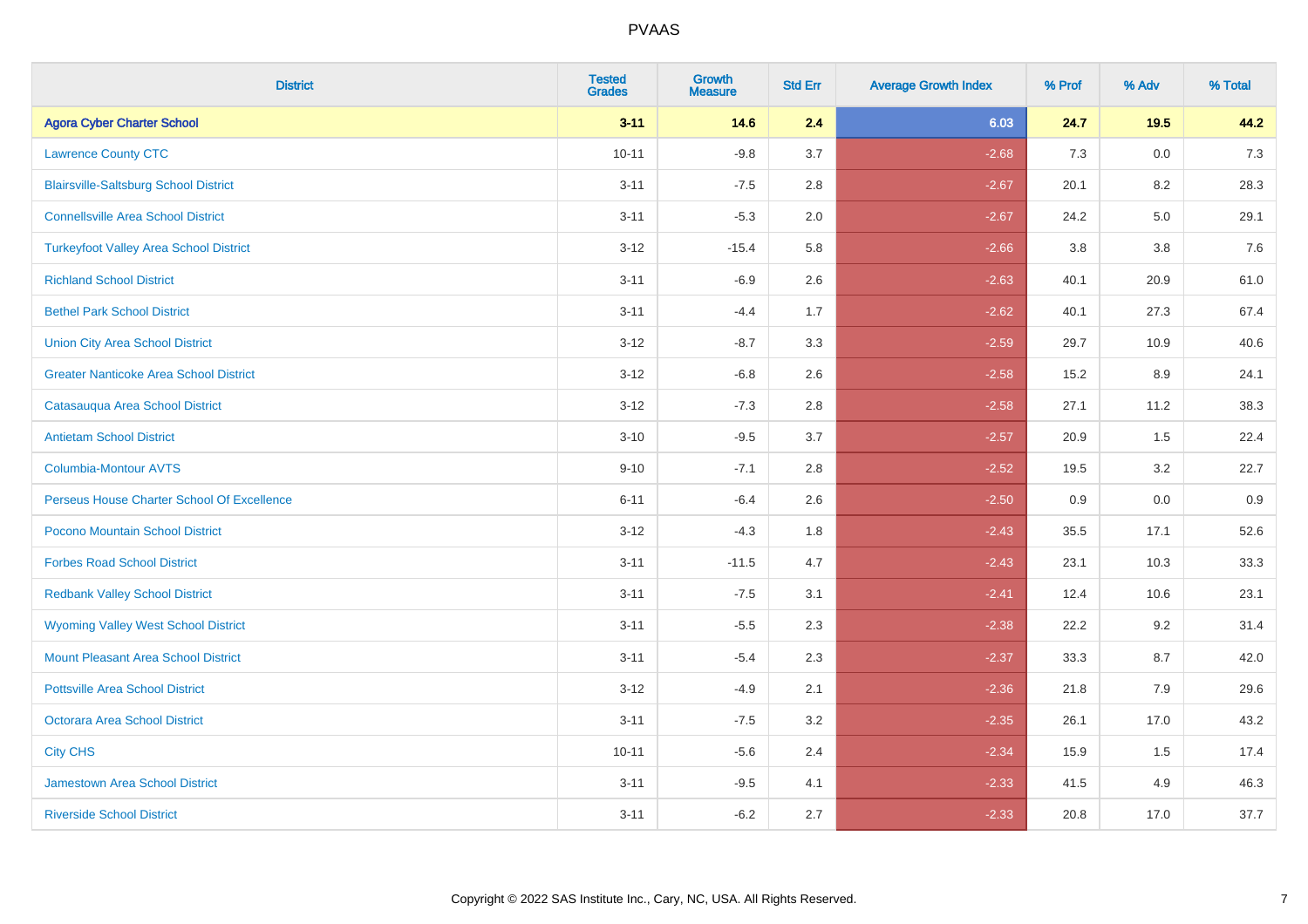| <b>District</b>                                                       | <b>Tested</b><br><b>Grades</b> | <b>Growth</b><br><b>Measure</b> | <b>Std Err</b> | <b>Average Growth Index</b> | % Prof | % Adv   | % Total |
|-----------------------------------------------------------------------|--------------------------------|---------------------------------|----------------|-----------------------------|--------|---------|---------|
| <b>Agora Cyber Charter School</b>                                     | $3 - 11$                       | 14.6                            | 2.4            | 6.03                        | 24.7   | 19.5    | 44.2    |
| <b>Commodore Perry School District</b>                                | $3 - 11$                       | $-10.4$                         | 4.5            | $-2.30$                     | 29.4   | 5.9     | 35.3    |
| <b>Carmichaels Area School District</b>                               | $3 - 10$                       | $-7.0$                          | 3.1            | $-2.30$                     | 17.8   | 9.6     | 27.4    |
| <b>Susquenita School District</b>                                     | $3 - 11$                       | $-5.9$                          | 2.6            | $-2.28$                     | 30.6   | 13.9    | 44.4    |
| <b>Achievement House Charter School</b>                               | $7 - 11$                       | $-8.2$                          | 3.6            | $-2.28$                     | 16.7   | 2.8     | 19.4    |
| <b>Owen J Roberts School District</b>                                 | $3 - 11$                       | $-3.5$                          | 1.5            | $-2.27$                     | 36.8   | 24.4    | 61.2    |
| <b>Yough School District</b>                                          | $3 - 10$                       | $-6.2$                          | 2.7            | $-2.27$                     | 28.9   | $8.8\,$ | 37.7    |
| <b>Elizabeth Forward School District</b>                              | $3 - 11$                       | $-5.5$                          | 2.5            | $-2.25$                     | 32.2   | 12.8    | 45.0    |
| <b>Wyoming Area School District</b>                                   | $3 - 10$                       | $-5.5$                          | 2.5            | $-2.21$                     | 32.0   | 9.6     | 41.6    |
| <b>Western Beaver County School District</b>                          | $3 - 11$                       | $-9.3$                          | 4.2            | $-2.20$                     | 45.1   | 3.9     | 49.0    |
| North Schuylkill School District                                      | $3 - 11$                       | $-4.7$                          | 2.2            | $-2.16$                     | 20.2   | 11.7    | 31.9    |
| <b>Elk Lake School District</b>                                       | $3 - 11$                       | $-6.1$                          | 2.9            | $-2.12$                     | 26.3   | 11.6    | 37.9    |
| <b>West Middlesex Area School District</b>                            | $3 - 10$                       | $-7.4$                          | $3.5\,$        | $-2.11$                     | 32.0   | 9.6     | 41.6    |
| <b>Cambria Heights School District</b>                                | $3 - 10$                       | $-6.2$                          | 2.9            | $-2.11$                     | 25.0   | 13.0    | 38.0    |
| <b>East Allegheny School District</b>                                 | $3 - 11$                       | $-6.4$                          | 3.0            | $-2.11$                     | 21.0   | 7.4     | 28.4    |
| <b>Mastery Charter School - Gratz Campus</b>                          | $7 - 10$                       | $-9.5$                          | 4.6            | $-2.09$                     | 0.0    | 3.4     | 3.4     |
| <b>Wellsboro Area School District</b>                                 | $3 - 11$                       | $-6.3$                          | 3.0            | $-2.08$                     | 24.4   | 13.4    | 37.8    |
| <b>West Greene School District</b>                                    | $3 - 11$                       | $-8.1$                          | 3.9            | $-2.08$                     | 31.0   | 11.9    | 42.9    |
| <b>Boyertown Area School District</b>                                 | $3 - 11$                       | $-2.9$                          | 1.4            | $-2.06$                     | 30.8   | 22.6    | 53.4    |
| <b>Freedom Area School District</b>                                   | $3 - 11$                       | $-6.3$                          | 3.1            | $-2.04$                     | 22.9   | 8.4     | 31.3    |
| <b>Riverside Beaver County School District</b>                        | $3 - 11$                       | $-5.5$                          | 2.7            | $-2.03$                     | 35.8   | 23.2    | 59.0    |
| Preparatory Charter School Of Mathematics, Science, Tech, And Careers | $9 - 10$                       | $-5.1$                          | 2.5            | $-2.03$                     | 6.3    | 1.4     | 7.7     |
| <b>Bristol Borough School District</b>                                | $3 - 12$                       | $-5.9$                          | 2.9            | $-2.00$                     | 27.8   | 3.3     | 31.1    |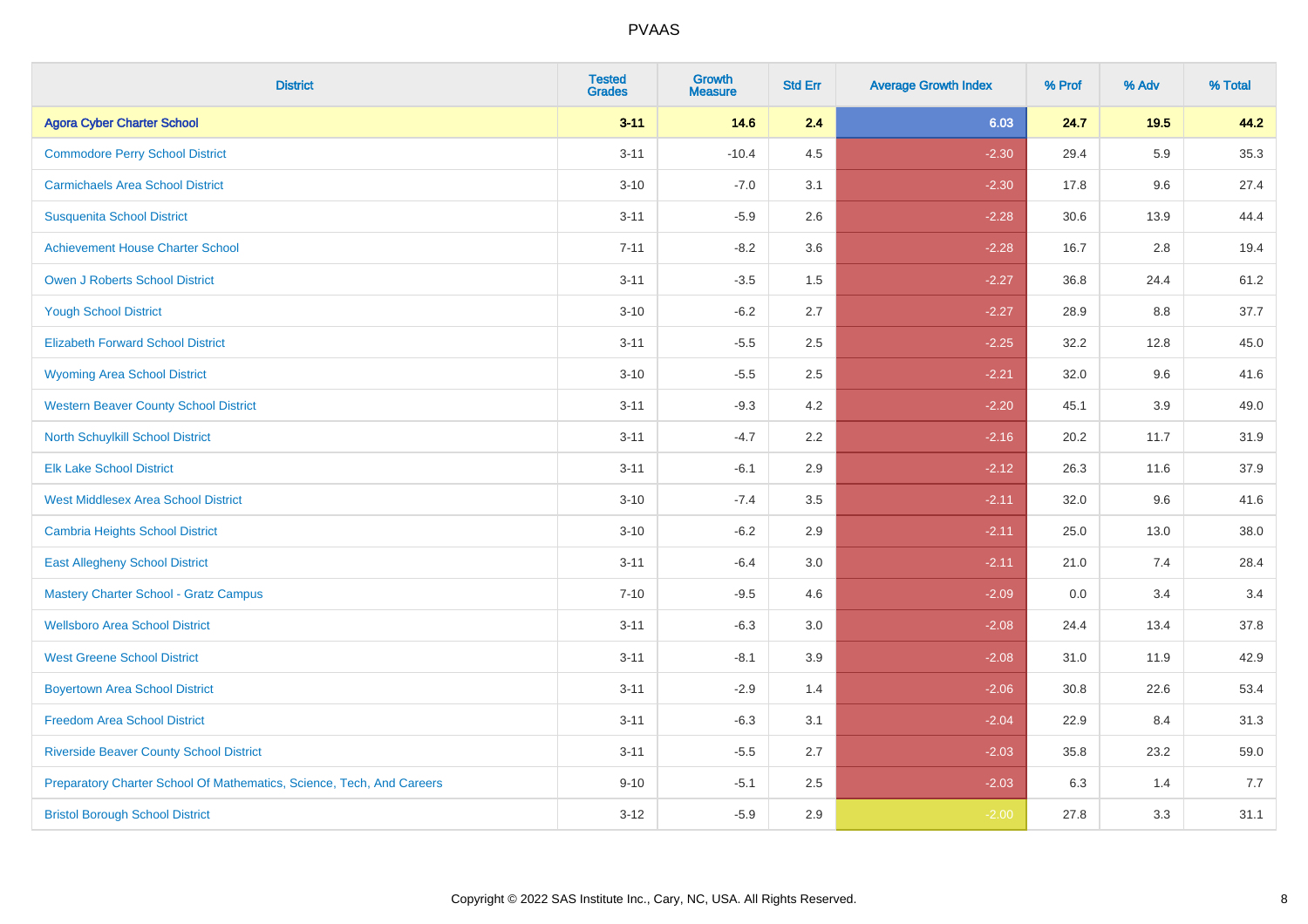| <b>District</b>                                        | <b>Tested</b><br><b>Grades</b> | <b>Growth</b><br><b>Measure</b> | <b>Std Err</b> | <b>Average Growth Index</b> | % Prof | % Adv | % Total |
|--------------------------------------------------------|--------------------------------|---------------------------------|----------------|-----------------------------|--------|-------|---------|
| <b>Agora Cyber Charter School</b>                      | $3 - 11$                       | 14.6                            | 2.4            | 6.03                        | 24.7   | 19.5  | 44.2    |
| Lincoln Leadership Academy Charter School              | $3 - 12$                       | $-7.4$                          | 3.7            | $-1.99$                     | 6.4    | 2.1   | 8.5     |
| <b>Sto-Rox School District</b>                         | $3 - 10$                       | $-7.0$                          | 3.5            | $-1.99$                     | 3.2    | 0.0   | 3.2     |
| <b>Kiski Area School District</b>                      | $3 - 11$                       | $-4.0$                          | 2.0            | $-1.99$                     | 23.1   | 18.2  | 41.3    |
| <b>Titusville Area School District</b>                 | $3 - 11$                       | $-5.0$                          | 2.5            | $-1.98$                     | 26.5   | 6.8   | 33.3    |
| Lehigh Valley Academy Regional Charter School          | $3 - 11$                       | $-5.9$                          | 3.0            | $-1.98$                     | 20.0   | 7.7   | 27.7    |
| <b>North East School District</b>                      | $3 - 11$                       | $-5.3$                          | 2.7            | $-1.97$                     | 31.7   | 24.8  | 56.4    |
| Schuylkill Haven Area School District                  | $3 - 11$                       | $-5.3$                          | 2.7            | $-1.96$                     | 22.2   | 11.6  | 33.8    |
| <b>Southern Lehigh School District</b>                 | $3 - 11$                       | $-4.1$                          | 2.1            | $-1.94$                     | 39.3   | 28.0  | 67.2    |
| Millersburg Area School District                       | $3 - 11$                       | $-6.6$                          | 3.4            | $-1.92$                     | 24.1   | 10.3  | 34.5    |
| <b>Jenkintown School District</b>                      | $3 - 11$                       | $-7.9$                          | 4.1            | $-1.92$                     | 34.1   | 27.3  | 61.4    |
| <b>Chester Charter Scholars Academy Charter School</b> | $3 - 12$                       | $-6.2$                          | 3.3            | $-1.88$                     | 2.2    | 0.0   | $2.2\,$ |
| <b>Penn Cambria School District</b>                    | $3 - 11$                       | $-4.5$                          | 2.4            | $-1.86$                     | 27.3   | 15.8  | 43.2    |
| <b>Montgomery Area School District</b>                 | $3 - 11$                       | $-5.8$                          | 3.2            | $-1.83$                     | 25.0   | 11.5  | 36.5    |
| <b>West Chester Area School District</b>               | $3 - 11$                       | $-2.1$                          | 1.2            | $-1.83$                     | 36.4   | 23.2  | 59.6    |
| <b>Westinghouse Arts Academy Charter School</b>        | $9 - 10$                       | $-6.0$                          | 3.3            | $-1.81$                     | 20.2   | 8.9   | 29.1    |
| <b>Pleasant Valley School District</b>                 | $3 - 11$                       | $-3.3$                          | 1.8            | $-1.80$                     | 28.5   | 10.4  | 39.0    |
| New Kensington-Arnold School District                  | $3 - 11$                       | $-5.8$                          | 3.2            | $-1.80$                     | 10.8   | 1.2   | 12.0    |
| Renaissance Academy Charter School                     | $3 - 11$                       | $-5.6$                          | 3.1            | $-1.79$                     | 28.4   | 18.5  | 46.9    |
| <b>Oxford Area School District</b>                     | $3 - 11$                       | $-3.1$                          | 1.8            | $-1.77$                     | 27.5   | 14.5  | 42.0    |
| Southern Huntingdon County School District             | $3 - 11$                       | $-5.9$                          | 3.4            | $-1.76$                     | 32.8   | 4.9   | 37.7    |
| <b>Union Area School District</b>                      | $3 - 11$                       | $-6.5$                          | 3.8            | $-1.70$                     | 30.6   | 12.2  | 42.9    |
| <b>Twin Valley School District</b>                     | $3-12$                         | $-3.2$                          | 1.9            | $-1.68$                     | 38.8   | 19.8  | 58.6    |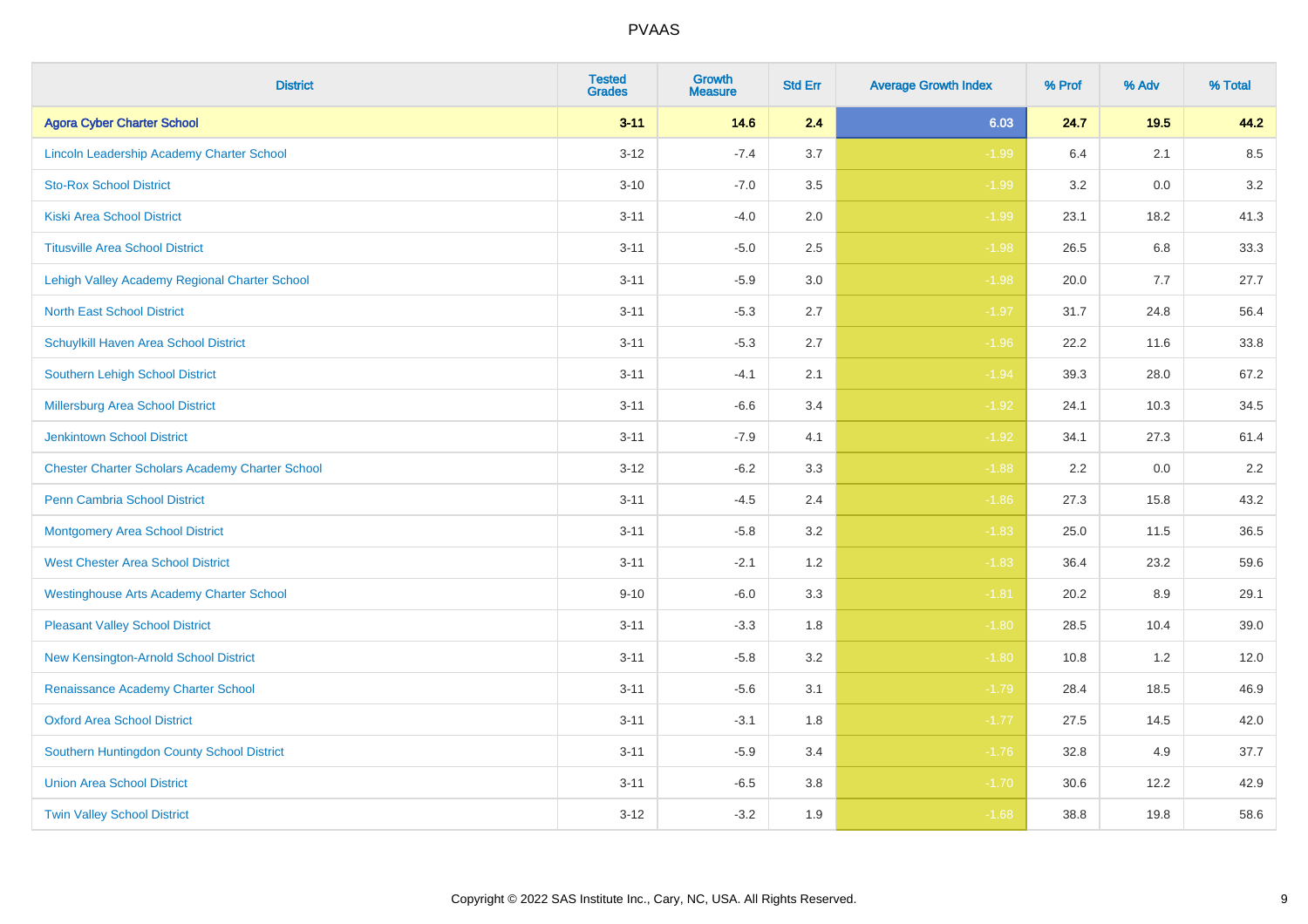| <b>District</b>                                   | <b>Tested</b><br><b>Grades</b> | Growth<br><b>Measure</b> | <b>Std Err</b> | <b>Average Growth Index</b> | % Prof | % Adv | % Total |
|---------------------------------------------------|--------------------------------|--------------------------|----------------|-----------------------------|--------|-------|---------|
| <b>Agora Cyber Charter School</b>                 | $3 - 11$                       | 14.6                     | 2.4            | 6.03                        | 24.7   | 19.5  | 44.2    |
| <b>Dauphin County Technical School</b>            | $9 - 11$                       | $-3.9$                   | 2.3            | $-1.67$                     | 18.3   | 11.1  | 29.3    |
| <b>Environmental Charter School At Frick Park</b> | $3-9$                          | $-6.2$                   | 3.7            | $-1.67$                     | 25.9   | 3.4   | 29.3    |
| <b>Woodland Hills School District</b>             | $3 - 12$                       | $-4.2$                   | 2.5            | $-1.66$                     | 10.1   | 1.4   | 11.5    |
| Hatboro-Horsham School District                   | $3 - 11$                       | $-2.7$                   | 1.6            | $-1.65$                     | 27.9   | 17.9  | 45.8    |
| <b>Steelton-Highspire School District</b>         | $3 - 11$                       | $-5.3$                   | 3.2            | $-1.65$                     | 13.9   | 0.0   | 13.9    |
| <b>Hollidaysburg Area School District</b>         | $3 - 11$                       | $-2.7$                   | 1.6            | $-1.64$                     | 32.6   | 15.2  | 47.8    |
| <b>Laurel Highlands School District</b>           | $3 - 11$                       | $-3.8$                   | 2.3            | $-1.63$                     | 20.9   | 14.6  | 35.4    |
| Insight PA Cyber Charter School                   | $3 - 11$                       | $-9.4$                   | 5.8            | $-1.62$                     | 25.6   | 4.6   | 30.2    |
| <b>Slippery Rock Area School District</b>         | $3 - 11$                       | $-3.8$                   | 2.5            | $-1.56$                     | 30.8   | 21.9  | 52.7    |
| <b>Charleroi School District</b>                  | $3 - 11$                       | $-4.3$                   | 2.7            | $-1.55$                     | 22.2   | 15.9  | 38.1    |
| <b>Shanksville-Stonycreek School District</b>     | $3 - 10$                       | $-8.6$                   | 5.5            | $-1.55$                     | 17.6   | 23.5  | 41.2    |
| <b>Conemaugh Valley School District</b>           | $3 - 12$                       | $-6.3$                   | 4.1            | $-1.54$                     | 23.7   | 5.1   | 28.8    |
| Nazareth Area School District                     | $3 - 11$                       | $-2.5$                   | 1.7            | $-1.53$                     | 29.2   | 24.6  | 53.8    |
| <b>Ridgway Area School District</b>               | $3 - 11$                       | $-6.1$                   | 4.0            | $-1.53$                     | 42.2   | 15.6  | 57.8    |
| <b>Universal Audenried Charter School</b>         | $9 - 11$                       | $-3.8$                   | 2.5            | $-1.53$                     | 3.0    | 0.5   | 3.5     |
| <b>Towanda Area School District</b>               | $3 - 11$                       | $-4.0$                   | 2.6            | $-1.52$                     | 24.8   | 9.9   | 34.8    |
| <b>Crestwood School District</b>                  | $3 - 11$                       | $-3.4$                   | 2.2            | $-1.52$                     | 33.1   | 21.7  | 54.9    |
| <b>Troy Area School District</b>                  | $3 - 10$                       | $-4.7$                   | 3.2            | $-1.46$                     | 22.8   | 16.5  | 39.2    |
| Salisbury-Elk Lick School District                | $3 - 11$                       | $-8.4$                   | 5.8            | $-1.45$                     | 33.3   | 5.6   | 38.9    |
| <b>Greater Johnstown School District</b>          | $3 - 11$                       | $-3.5$                   | 2.4            | $-1.45$                     | 10.3   | 1.3   | 11.5    |
| <b>Rochester Area School District</b>             | $3 - 11$                       | $-5.7$                   | 3.9            | $-1.45$                     | 14.9   | 2.1   | 17.0    |
| <b>Middletown Area School District</b>            | $3 - 11$                       | $-3.4$                   | 2.4            | $-1.44$                     | 34.3   | 15.2  | 49.4    |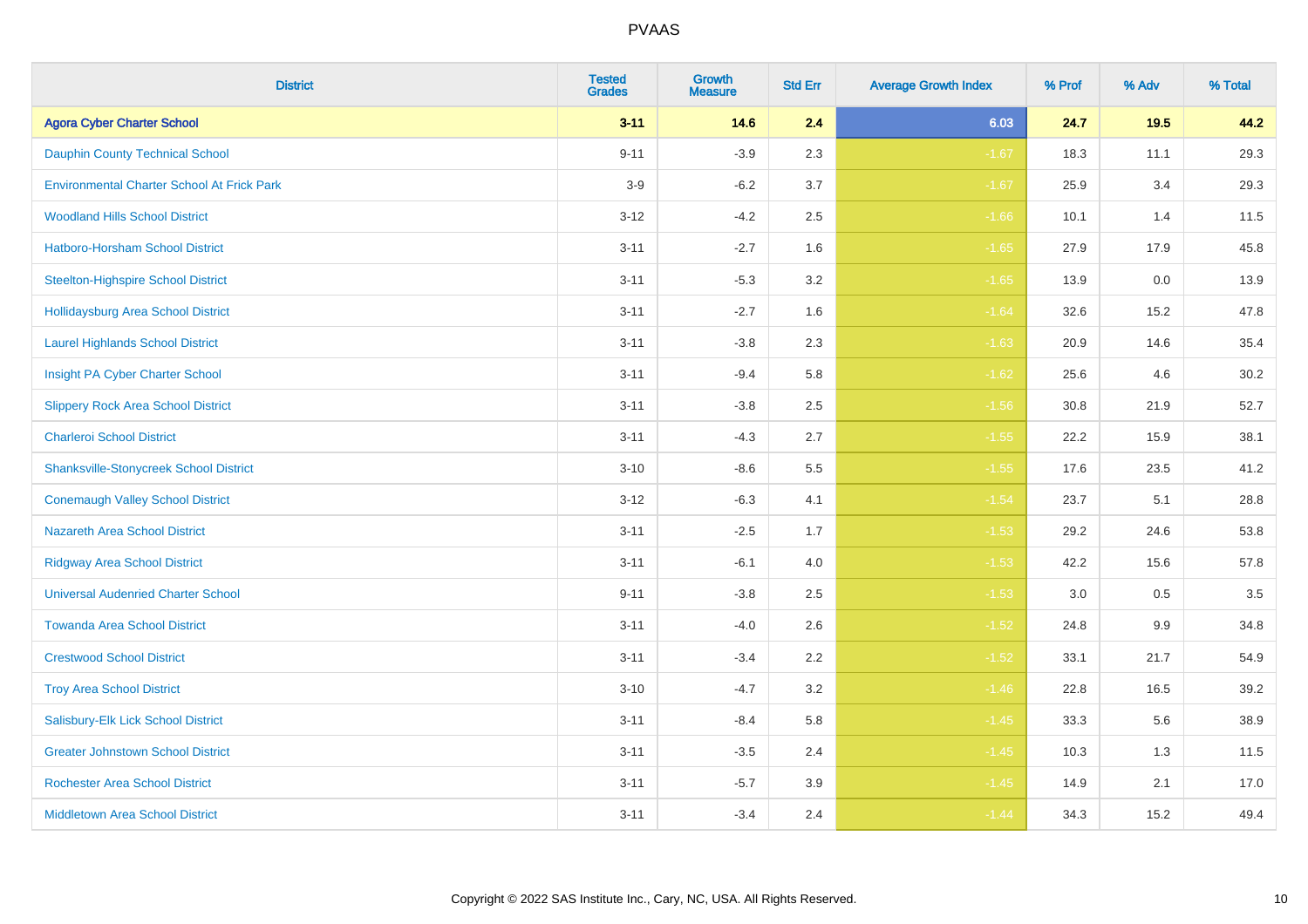| <b>District</b>                                 | <b>Tested</b><br><b>Grades</b> | <b>Growth</b><br><b>Measure</b> | <b>Std Err</b> | <b>Average Growth Index</b> | % Prof | % Adv | % Total |
|-------------------------------------------------|--------------------------------|---------------------------------|----------------|-----------------------------|--------|-------|---------|
| <b>Agora Cyber Charter School</b>               | $3 - 11$                       | 14.6                            | 2.4            | 6.03                        | 24.7   | 19.5  | 44.2    |
| <b>Weatherly Area School District</b>           | $3 - 11$                       | $-5.8$                          | 4.0            | $-1.44$                     | 32.1   | 8.9   | 41.1    |
| <b>Franklin Area School District</b>            | $3 - 11$                       | $-3.7$                          | 2.6            | $-1.43$                     | 30.5   | 5.9   | 36.4    |
| <b>Chester-Upland School District</b>           | $3 - 11$                       | $-3.6$                          | 2.6            | $-1.38$                     | 1.6    | 0.0   | 1.6     |
| <b>Dubois Area School District</b>              | $3 - 11$                       | $-2.8$                          | 2.0            | $-1.37$                     | 35.5   | 19.0  | 54.6    |
| <b>Northeast Bradford School District</b>       | $3 - 10$                       | $-5.0$                          | 3.7            | $-1.35$                     | 30.6   | 4.8   | 35.5    |
| <b>Rose Tree Media School District</b>          | $3 - 10$                       | $-2.8$                          | 2.1            | $-1.33$                     | 35.2   | 29.6  | 64.8    |
| <b>Southern Fulton School District</b>          | $3 - 11$                       | $-5.1$                          | 4.0            | $-1.29$                     | 21.7   | 13.0  | 34.8    |
| <b>Shenandoah Valley School District</b>        | $3 - 11$                       | $-4.5$                          | 3.5            | $-1.29$                     | 14.3   | 0.0   | 14.3    |
| <b>Bucks County Technical High School</b>       | $9 - 10$                       | $-2.9$                          | $2.2\,$        | $-1.29$                     | 27.7   | 10.4  | 38.2    |
| <b>Keystone Education Center Charter School</b> | $3 - 12$                       | $-6.5$                          | 5.1            | $-1.28$                     | 0.0    | 0.0   | $0.0\,$ |
| <b>Springfield Township School District</b>     | $3 - 11$                       | $-3.9$                          | 3.1            | $-1.27$                     | 37.2   | 30.8  | 68.1    |
| <b>Propel Charter School-Homestead</b>          | $3 - 11$                       | $-5.0$                          | 3.9            | $-1.27$                     | 7.3    | 0.0   | 7.3     |
| <b>Millville Area School District</b>           | $3 - 12$                       | $-5.6$                          | 4.4            | $-1.26$                     | 31.4   | 11.4  | 42.9    |
| <b>Cornell School District</b>                  | $3 - 11$                       | $-5.5$                          | 4.6            | $-1.20$                     | 11.3   | 3.2   | 14.5    |
| <b>Susquehanna Community School District</b>    | $3 - 11$                       | $-4.5$                          | 3.8            | $-1.19$                     | 31.9   | 8.8   | 40.7    |
| <b>Shaler Area School District</b>              | $3 - 11$                       | $-2.1$                          | 1.8            | $-1.18$                     | 32.0   | 13.0  | 45.0    |
| <b>Beaver Area School District</b>              | $3 - 10$                       | $-3.0$                          | 2.5            | $-1.16$                     | 25.8   | 27.8  | 53.6    |
| Northwestern Lehigh School District             | $3 - 11$                       | $-2.4$                          | 2.1            | $-1.14$                     | 41.7   | 17.9  | 59.5    |
| Harmony Area School District                    | $3 - 10$                       | $-5.7$                          | 5.0            | $-1.13$                     | 33.3   | 0.0   | 33.3    |
| <b>Moshannon Valley School District</b>         | $3 - 10$                       | $-5.1$                          | 4.6            | $-1.12$                     | 25.0   | 12.5  | 37.5    |
| <b>Cameron County School District</b>           | $3 - 12$                       | $-5.0$                          | 4.4            | $-1.12$                     | 34.9   | 4.8   | 39.7    |
| <b>Mahanoy Area School District</b>             | $3 - 10$                       | $-3.4$                          | 3.1            | $-1.07$                     | 21.4   | 8.6   | 30.0    |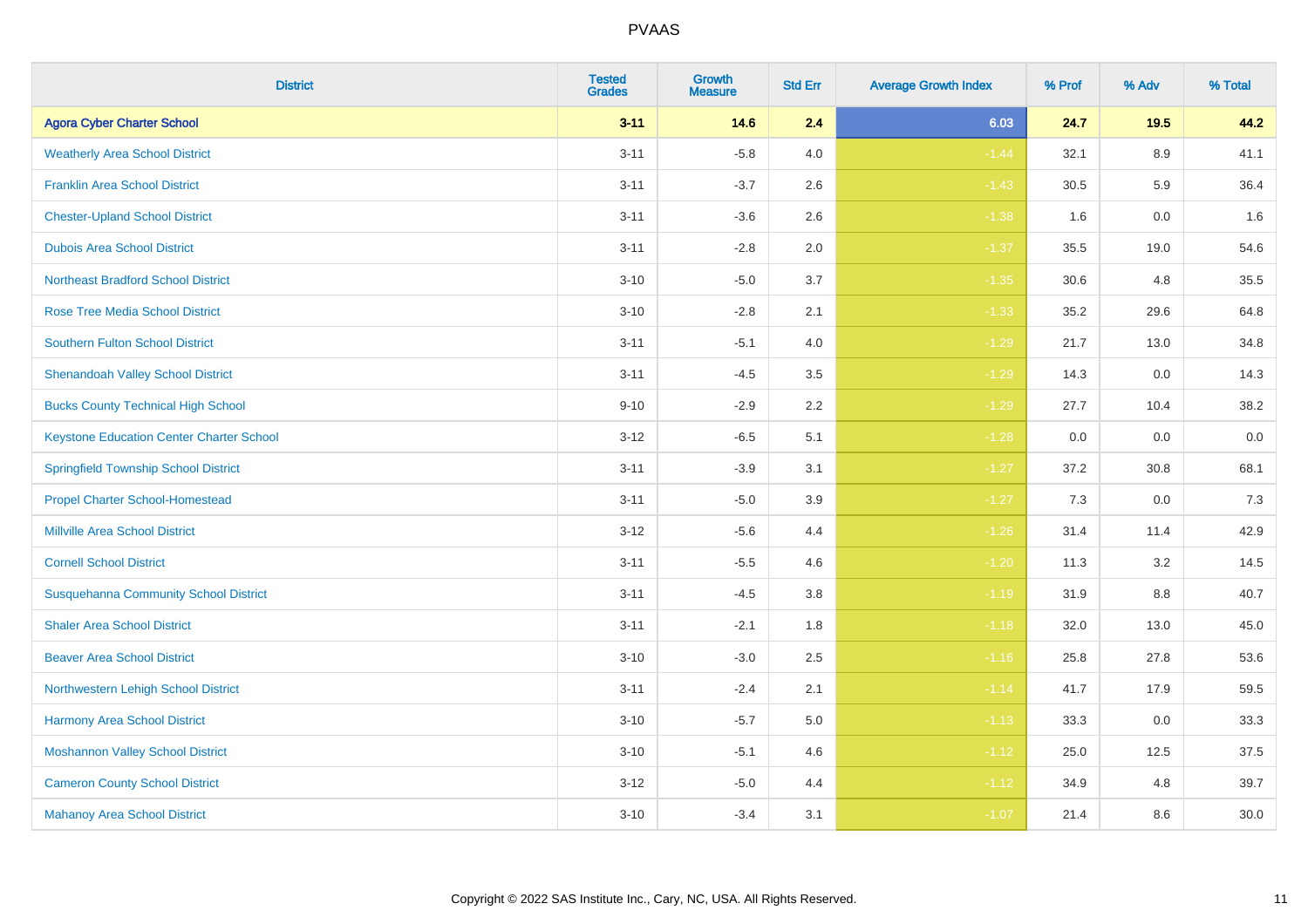| <b>District</b>                             | <b>Tested</b><br><b>Grades</b> | Growth<br><b>Measure</b> | <b>Std Err</b> | <b>Average Growth Index</b> | % Prof | % Adv  | % Total |
|---------------------------------------------|--------------------------------|--------------------------|----------------|-----------------------------|--------|--------|---------|
| <b>Agora Cyber Charter School</b>           | $3 - 11$                       | 14.6                     | 2.4            | 6.03                        | 24.7   | $19.5$ | 44.2    |
| <b>Shamokin Area School District</b>        | $3 - 11$                       | $-2.6$                   | 2.5            | $-1.06$                     | 19.6   | 9.8    | 29.3    |
| <b>Sugar Valley Rural Charter School</b>    | $3 - 11$                       | $-3.6$                   | 3.7            | $-0.98$                     | 10.3   | 0.0    | 10.3    |
| <b>Northwest Area School District</b>       | $3 - 10$                       | $-3.2$                   | 3.3            | $-0.97$                     | 30.4   | 13.0   | 43.5    |
| <b>KIPP Dubois Charter School</b>           | $9 - 10$                       | $-3.0$                   | 3.1            | $-0.95$                     | 10.0   | 0.0    | 10.0    |
| <b>Propel Charter School-Montour</b>        | $3 - 10$                       | $-3.4$                   | 3.6            | $-0.93$                     | 7.7    | 0.0    | 7.7     |
| <b>Wyomissing Area School District</b>      | $3 - 12$                       | $-2.4$                   | 2.6            | $-0.92$                     | 25.6   | 28.1   | 53.7    |
| <b>Conneaut School District</b>             | $3 - 12$                       | $-2.3$                   | 2.6            | $-0.91$                     | 27.4   | 9.7    | 37.1    |
| <b>Uniontown Area School District</b>       | $3 - 11$                       | $-2.8$                   | 3.1            | $-0.91$                     | 31.7   | 7.3    | 39.0    |
| <b>Mount Union Area School District</b>     | $3 - 10$                       | $-2.5$                   | 2.8            | $-0.89$                     | 19.8   | 5.8    | 25.6    |
| <b>Reynolds School District</b>             | $3 - 10$                       | $-3.0$                   | 3.5            | $-0.87$                     | 27.3   | 9.1    | 36.4    |
| <b>Carbondale Area School District</b>      | $3 - 10$                       | $-2.8$                   | 3.2            | $-0.87$                     | 27.5   | 2.9    | 30.4    |
| <b>Minersville Area School District</b>     | $3 - 11$                       | $-2.9$                   | 3.4            | $-0.86$                     | 27.4   | 9.7    | 37.1    |
| <b>Northgate School District</b>            | $3 - 11$                       | $-3.0$                   | 3.4            | $-0.85$                     | 35.6   | 6.8    | 42.4    |
| Mastery Charter School - Shoemaker Campus   | $7 - 10$                       | $-2.3$                   | 2.8            | $-0.81$                     | 10.1   | 3.7    | 13.8    |
| Roberto Clemente Charter School             | $3 - 12$                       | $-3.3$                   | 4.1            | $-0.79$                     | 22.7   | 4.6    | 27.3    |
| <b>Bradford Area School District</b>        | $3 - 12$                       | $-1.8$                   | 2.3            | $-0.79$                     | 31.2   | 16.7   | 47.9    |
| Urban Pathways 6-12 Charter School          | $6 - 11$                       | $-4.1$                   | 5.7            | $-0.72$                     | 0.0    | 0.0    | $0.0\,$ |
| <b>Albert Gallatin Area School District</b> | $3 - 11$                       | $-1.7$                   | 2.3            | $-0.72$                     | 31.9   | 20.7   | 52.7    |
| <b>Valley Grove School District</b>         | $3 - 10$                       | $-4.0$                   | 5.5            | $-0.72$                     | 68.4   | 15.8   | 84.2    |
| <b>Norwin School District</b>               | $3 - 11$                       | $-1.1$                   | 1.6            | $-0.70$                     | 37.7   | 27.6   | 65.2    |
| <b>Tri-Valley School District</b>           | $3 - 10$                       | $-2.7$                   | 3.9            | $-0.69$                     | 31.0   | 9.5    | 40.5    |
| <b>Monessen City School District</b>        | $3 - 10$                       | $-3.9$                   | 5.6            | $-0.69$                     | 21.0   | 10.5   | 31.6    |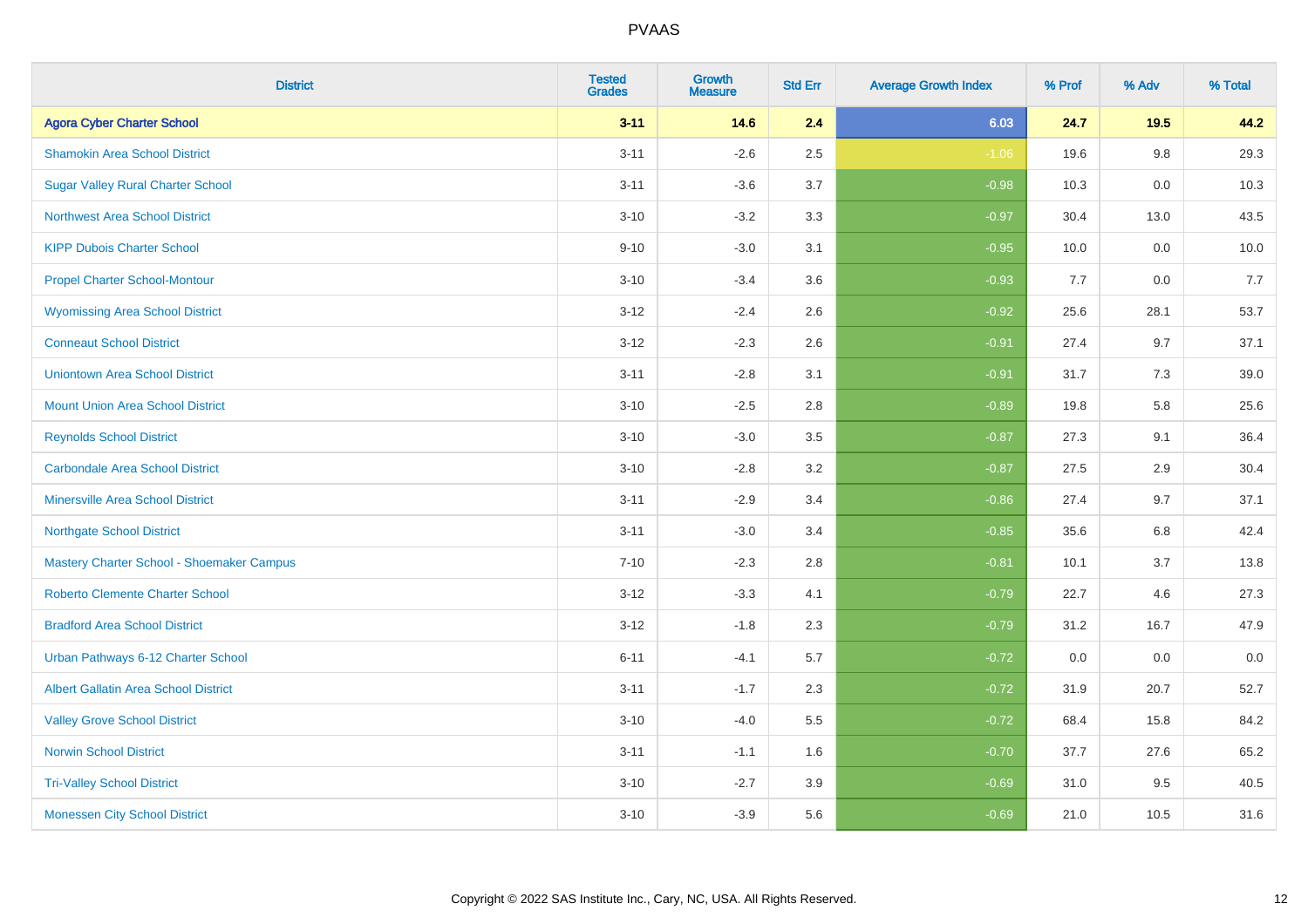| <b>District</b>                                         | <b>Tested</b><br><b>Grades</b> | <b>Growth</b><br><b>Measure</b> | <b>Std Err</b> | <b>Average Growth Index</b> | % Prof | % Adv   | % Total |
|---------------------------------------------------------|--------------------------------|---------------------------------|----------------|-----------------------------|--------|---------|---------|
| <b>Agora Cyber Charter School</b>                       | $3 - 11$                       | 14.6                            | 2.4            | 6.03                        | 24.7   | 19.5    | 44.2    |
| Northern Bedford County School District                 | $3 - 11$                       | $-2.3$                          | 3.3            | $-0.69$                     | 26.2   | 16.9    | 43.1    |
| <b>New Brighton Area School District</b>                | $3 - 11$                       | $-2.1$                          | 3.2            | $-0.65$                     | 31.5   | 11.1    | 42.6    |
| Propel Charter School - Braddock Hills                  | $3 - 11$                       | $-2.1$                          | 3.3            | $-0.63$                     | 4.8    | $3.2\,$ | 8.1     |
| <b>Lebanon School District</b>                          | $3 - 11$                       | $-1.2$                          | 1.9            | $-0.63$                     | 15.2   | 6.4     | 21.6    |
| <b>Carlynton School District</b>                        | $3 - 11$                       | $-2.0$                          | 3.2            | $-0.62$                     | 27.9   | 5.2     | 33.1    |
| <b>Bangor Area School District</b>                      | $3 - 12$                       | $-1.2$                          | 2.0            | $-0.60$                     | 25.8   | 12.7    | 38.5    |
| <b>Exeter Township School District</b>                  | $3 - 11$                       | $-1.0$                          | 1.7            | $-0.58$                     | 27.2   | 15.6    | 42.8    |
| <b>South Eastern School District</b>                    | $3 - 11$                       | $-1.0$                          | 1.8            | $-0.55$                     | 36.4   | 17.1    | 53.5    |
| <b>Highlands School District</b>                        | $3 - 11$                       | $-1.3$                          | 2.3            | $-0.55$                     | 32.6   | 10.5    | 43.0    |
| <b>Penns Manor Area School District</b>                 | $3 - 12$                       | $-1.9$                          | 3.5            | $-0.55$                     | 24.2   | 3.8     | 28.0    |
| Center For Student Learning Charter School At Pennsbury | $6 - 12$                       | $-3.3$                          | 6.0            | $-0.55$                     | 23.1   | 0.0     | 23.1    |
| <b>Susq-Cyber Charter School</b>                        | $9 - 11$                       | $-3.2$                          | 5.8            | $-0.54$                     | 23.8   | 4.8     | 28.6    |
| <b>Southeastern Greene School District</b>              | $3 - 10$                       | $-2.3$                          | 4.4            | $-0.53$                     | 29.0   | 9.7     | 38.7    |
| <b>Lakeview School District</b>                         | $3 - 11$                       | $-1.9$                          | 3.5            | $-0.53$                     | 41.5   | 12.3    | 53.8    |
| <b>York Academy Regional Charter School</b>             | $3 - 11$                       | $-2.3$                          | 4.4            | $-0.52$                     | 23.5   | 2.0     | 25.5    |
| <b>Allegheny Valley School District</b>                 | $3 - 11$                       | $-1.9$                          | 3.9            | $-0.48$                     | 31.8   | 11.4    | 43.2    |
| <b>Schuylkill Valley School District</b>                | $3 - 11$                       | $-1.0$                          | 2.2            | $-0.47$                     | 29.8   | 20.2    | 50.0    |
| <b>Chichester School District</b>                       | $3 - 11$                       | $-1.8$                          | 4.2            | $-0.44$                     | 40.0   | 14.0    | 54.0    |
| <b>Farrell Area School District</b>                     | $3 - 11$                       | $-1.9$                          | 4.2            | $-0.44$                     | 9.3    | 11.6    | 20.9    |
| <b>Burrell School District</b>                          | $3 - 11$                       | $-1.5$                          | 3.3            | $-0.44$                     | 27.8   | 17.7    | 45.6    |
| <b>Forest Area School District</b>                      | $3 - 11$                       | $-1.8$                          | 4.7            | $-0.37$                     | 18.9   | 15.1    | 34.0    |
| <b>Westmont Hilltop School District</b>                 | $3 - 11$                       | $-1.0$                          | 2.8            | $-0.36$                     | 33.3   | 14.7    | 48.0    |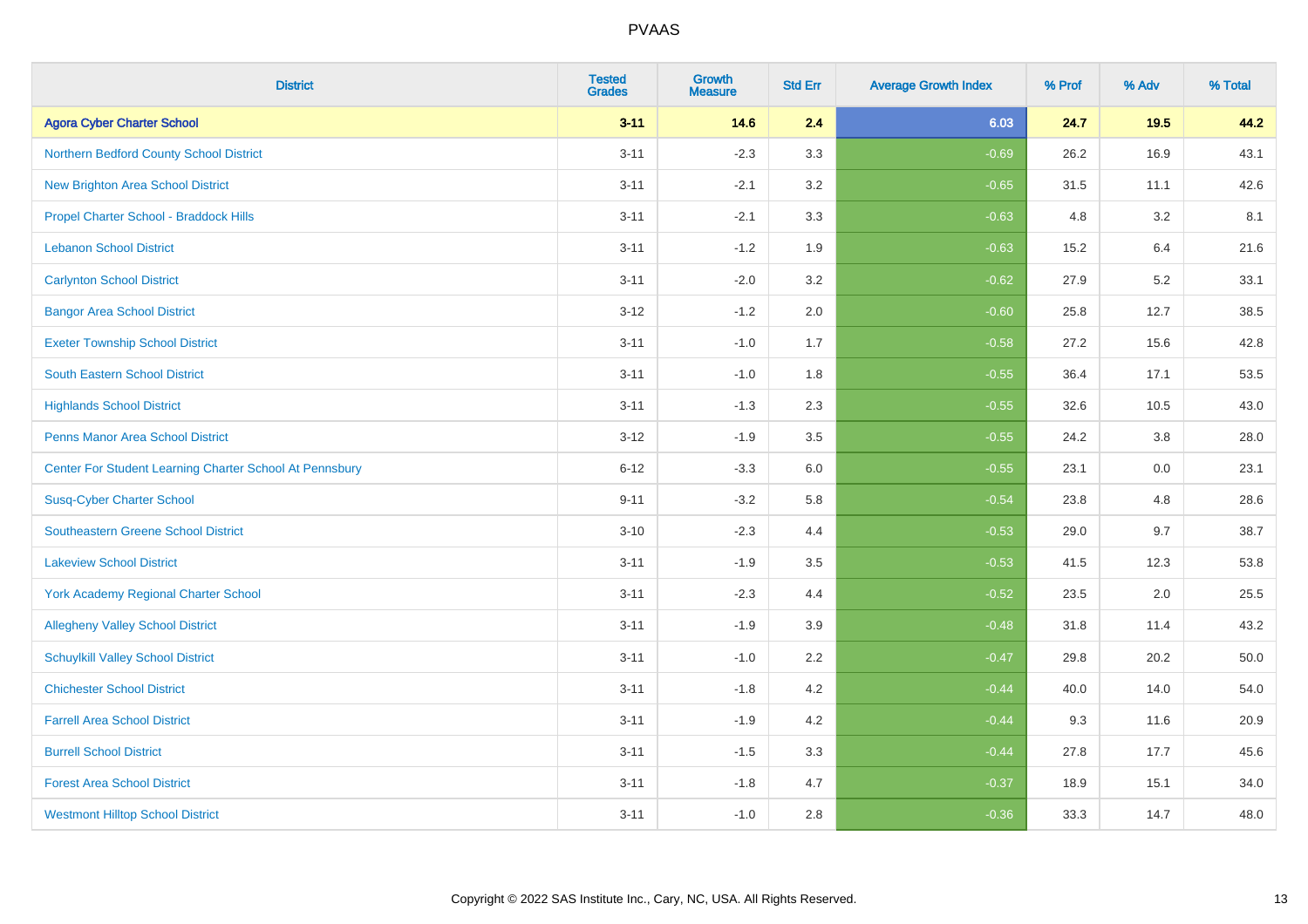| <b>District</b>                             | <b>Tested</b><br><b>Grades</b> | <b>Growth</b><br><b>Measure</b> | <b>Std Err</b> | <b>Average Growth Index</b> | % Prof | % Adv | % Total |
|---------------------------------------------|--------------------------------|---------------------------------|----------------|-----------------------------|--------|-------|---------|
| <b>Agora Cyber Charter School</b>           | $3 - 11$                       | 14.6                            | 2.4            | 6.03                        | 24.7   | 19.5  | 44.2    |
| <b>Pine Grove Area School District</b>      | $3 - 11$                       | $-1.1$                          | 3.0            | $-0.36$                     | 29.5   | 14.3  | 43.8    |
| <b>Everett Area School District</b>         | $3 - 11$                       | $-1.1$                          | 3.1            | $-0.34$                     | 34.2   | 13.2  | 47.4    |
| <b>MaST Community Charter School</b>        | $3 - 10$                       | $-0.9$                          | 2.5            | $-0.34$                     | 25.0   | 21.6  | 46.6    |
| <b>Clearfield Area School District</b>      | $3 - 10$                       | $-1.3$                          | 3.7            | $-0.34$                     | 43.9   | 24.6  | 68.4    |
| <b>Palmerton Area School District</b>       | $3 - 11$                       | $-0.9$                          | 2.7            | $-0.34$                     | 34.3   | 14.3  | 48.6    |
| <b>Forest City Regional School District</b> | $3 - 12$                       | $-1.2$                          | 3.6            | $-0.33$                     | 26.5   | 8.2   | 34.7    |
| <b>Clairton City School District</b>        | $3 - 11$                       | $-1.6$                          | $5.0\,$        | $-0.32$                     | 3.8    | 0.5   | 4.4     |
| <b>Columbia Borough School District</b>     | $3 - 12$                       | $-1.1$                          | 3.6            | $-0.31$                     | 17.2   | 1.7   | 19.0    |
| Mastery Charter High School-Lenfest Campus  | $7 - 11$                       | $-1.8$                          | 5.8            | $-0.30$                     | 26.3   | 0.0   | 26.3    |
| South Allegheny School District             | $3 - 11$                       | $-0.9$                          | 3.1            | $-0.30$                     | 23.8   | 2.5   | 26.2    |
| Northern Lebanon School District            | $3 - 11$                       | $-0.7$                          | 2.3            | $-0.29$                     | 18.8   | 6.8   | 25.6    |
| <b>Cranberry Area School District</b>       | $3 - 12$                       | $-0.9$                          | 3.1            | $-0.29$                     | 25.5   | 9.7   | 35.2    |
| <b>Ferndale Area School District</b>        | $3 - 10$                       | $-1.1$                          | 4.1            | $-0.27$                     | 21.0   | 7.9   | 29.0    |
| <b>Blacklick Valley School District</b>     | $3 - 11$                       | $-0.9$                          | 3.9            | $-0.23$                     | 7.7    | 7.7   | 15.4    |
| <b>Evergreen Community Charter School</b>   | $6 - 11$                       | $-1.1$                          | 4.7            | $-0.23$                     | 34.6   | 26.9  | 61.5    |
| <b>Claysburg-Kimmel School District</b>     | $3 - 11$                       | $-1.2$                          | 5.2            | $-0.22$                     | 5.0    | 0.0   | $5.0$   |
| <b>Fort Cherry School District</b>          | $3 - 10$                       | $-0.7$                          | 3.1            | $-0.21$                     | 30.6   | 14.1  | 44.7    |
| Jeannette City School District              | $3 - 11$                       | $-0.7$                          | 3.4            | $-0.20$                     | 26.8   | 4.1   | 30.9    |
| South Side Area School District             | $3 - 11$                       | $-0.6$                          | 3.1            | $-0.19$                     | 24.0   | 28.0  | 52.0    |
| <b>Central Greene School District</b>       | $3 - 11$                       | $-0.4$                          | 2.5            | $-0.15$                     | 27.8   | 14.8  | 42.6    |
| <b>Greencastle-Antrim School District</b>   | $3 - 11$                       | $-0.3$                          | 2.0            | $-0.14$                     | 30.9   | 22.2  | 53.1    |
| <b>Portage Area School District</b>         | $3 - 10$                       | $-0.5$                          | 3.3            | $-0.14$                     | 27.0   | 20.6  | 47.6    |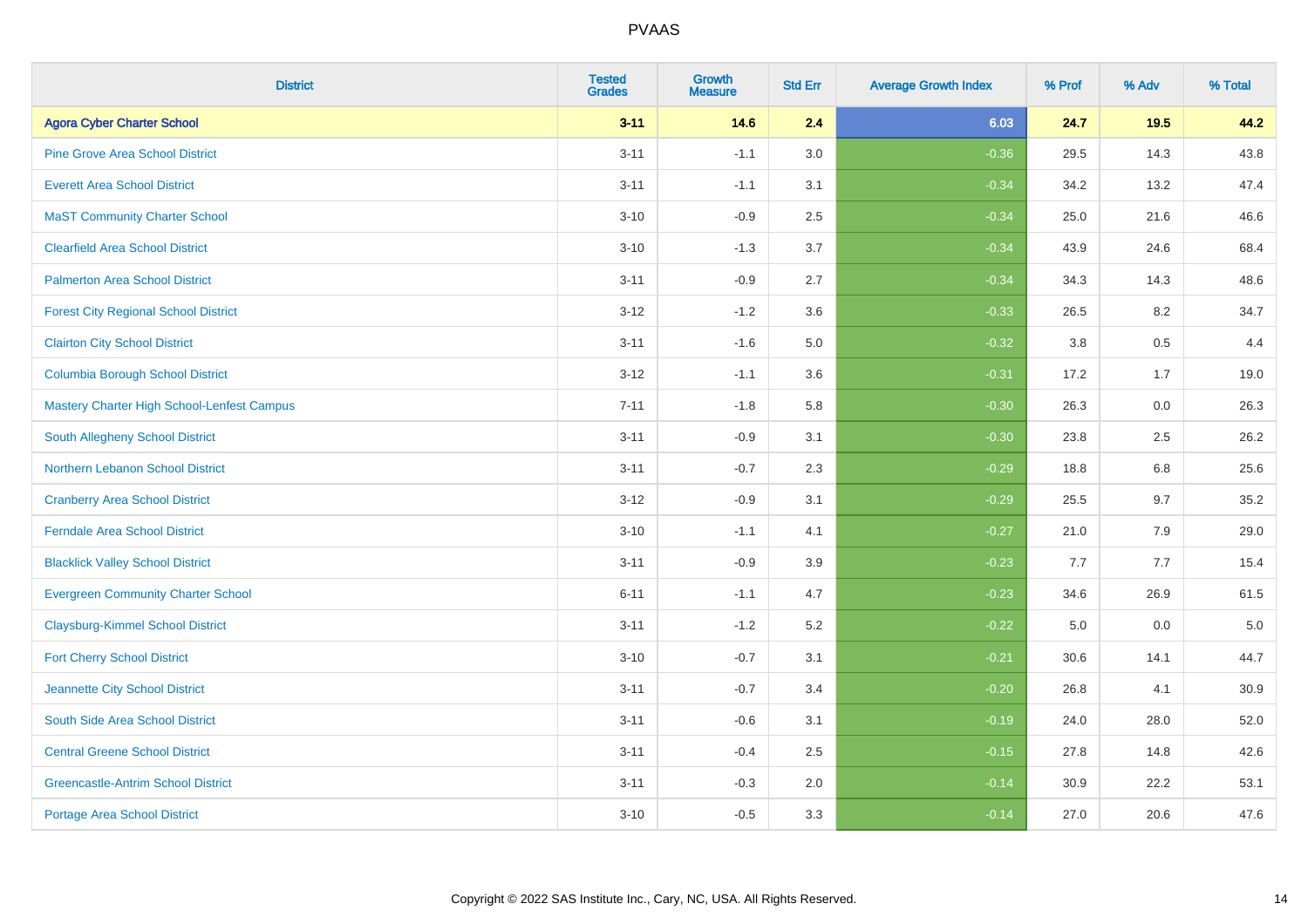| <b>District</b>                                  | <b>Tested</b><br><b>Grades</b> | <b>Growth</b><br><b>Measure</b> | <b>Std Err</b> | <b>Average Growth Index</b> | % Prof | % Adv | % Total |
|--------------------------------------------------|--------------------------------|---------------------------------|----------------|-----------------------------|--------|-------|---------|
| <b>Agora Cyber Charter School</b>                | $3 - 11$                       | 14.6                            | 2.4            | 6.03                        | 24.7   | 19.5  | 44.2    |
| <b>Otto-Eldred School District</b>               | $3 - 11$                       | $-0.5$                          | 3.5            | $-0.13$                     | 35.8   | 10.5  | 46.3    |
| <b>Fairfield Area School District</b>            | $3 - 11$                       | $-0.5$                          | 3.6            | $-0.13$                     | 43.9   | 6.1   | 50.0    |
| <b>Wilson Area School District</b>               | $3 - 11$                       | $-0.3$                          | 2.4            | $-0.12$                     | 35.4   | 14.6  | 50.0    |
| <b>Harrisburg City School District</b>           | $3 - 11$                       | $-0.2$                          | 2.0            | $-0.11$                     | 6.0    | 2.0   | 8.0     |
| <b>Brockway Area School District</b>             | $3 - 11$                       | $-0.4$                          | 3.5            | $-0.11$                     | 41.2   | 13.8  | 55.0    |
| Lehigh Career & Technical Institute              | $10 - 12$                      | $-0.7$                          | 6.3            | $-0.11$                     | 36.4   | 4.6   | 40.9    |
| <b>Freeport Area School District</b>             | $3 - 10$                       | $-0.2$                          | 2.1            | $-0.10$                     | 37.4   | 29.8  | 67.2    |
| Northern Cambria School District                 | $3 - 11$                       | $-0.3$                          | 3.4            | $-0.09$                     | 26.5   | 1.2   | 27.7    |
| <b>Warren County School District</b>             | $3 - 11$                       | $-0.1$                          | 1.6            | $-0.06$                     | 26.7   | 9.7   | 36.4    |
| Southern Tioga School District                   | $3 - 11$                       | $-0.1$                          | 2.8            | $-0.03$                     | 26.3   | 10.3  | 36.6    |
| <b>Penn Hills School District</b>                | $3 - 11$                       | 0.0                             | 2.4            | 0.02                        | 18.4   | 7.1   | 25.6    |
| Community Academy Of Philadelphia Charter School | $3 - 11$                       | 0.1                             | 2.6            | 0.06                        | 9.7    | 2.6   | 12.4    |
| Altoona Area School District                     | $3 - 12$                       | 0.1                             | 1.5            | 0.07                        | 29.0   | 13.8  | 42.8    |
| <b>Central Columbia School District</b>          | $3-12$                         | 0.3                             | 2.3            | 0.12                        | 25.4   | 37.6  | 63.0    |
| <b>Garnet Valley School District</b>             | $3 - 10$                       | 0.2                             | 1.7            | 0.13                        | 34.9   | 26.4  | 61.3    |
| <b>Tidioute Community Charter School</b>         | $3 - 11$                       | 0.8                             | 4.4            | 0.19                        | 18.1   | 6.9   | 25.0    |
| <b>Tulpehocken Area School District</b>          | $3-12$                         | 1.0                             | 4.9            | 0.20                        | 11.5   | 23.1  | 34.6    |
| <b>Ridley School District</b>                    | $3 - 12$                       | 0.3                             | 1.6            | 0.21                        | 32.0   | 10.7  | 42.6    |
| Hamburg Area School District                     | $3 - 11$                       | 0.6                             | 2.4            | 0.25                        | 28.0   | 15.5  | 43.6    |
| <b>Shippensburg Area School District</b>         | $3 - 11$                       | 0.5                             | 1.8            | 0.26                        | 23.5   | 22.8  | 46.3    |
| <b>Jersey Shore Area School District</b>         | $3 - 11$                       | 0.7                             | 2.5            | 0.27                        | 39.3   | 13.6  | 52.9    |
| <b>Marion Center Area School District</b>        | $3 - 10$                       | 0.8                             | 2.9            | 0.27                        | 23.3   | 11.1  | 34.4    |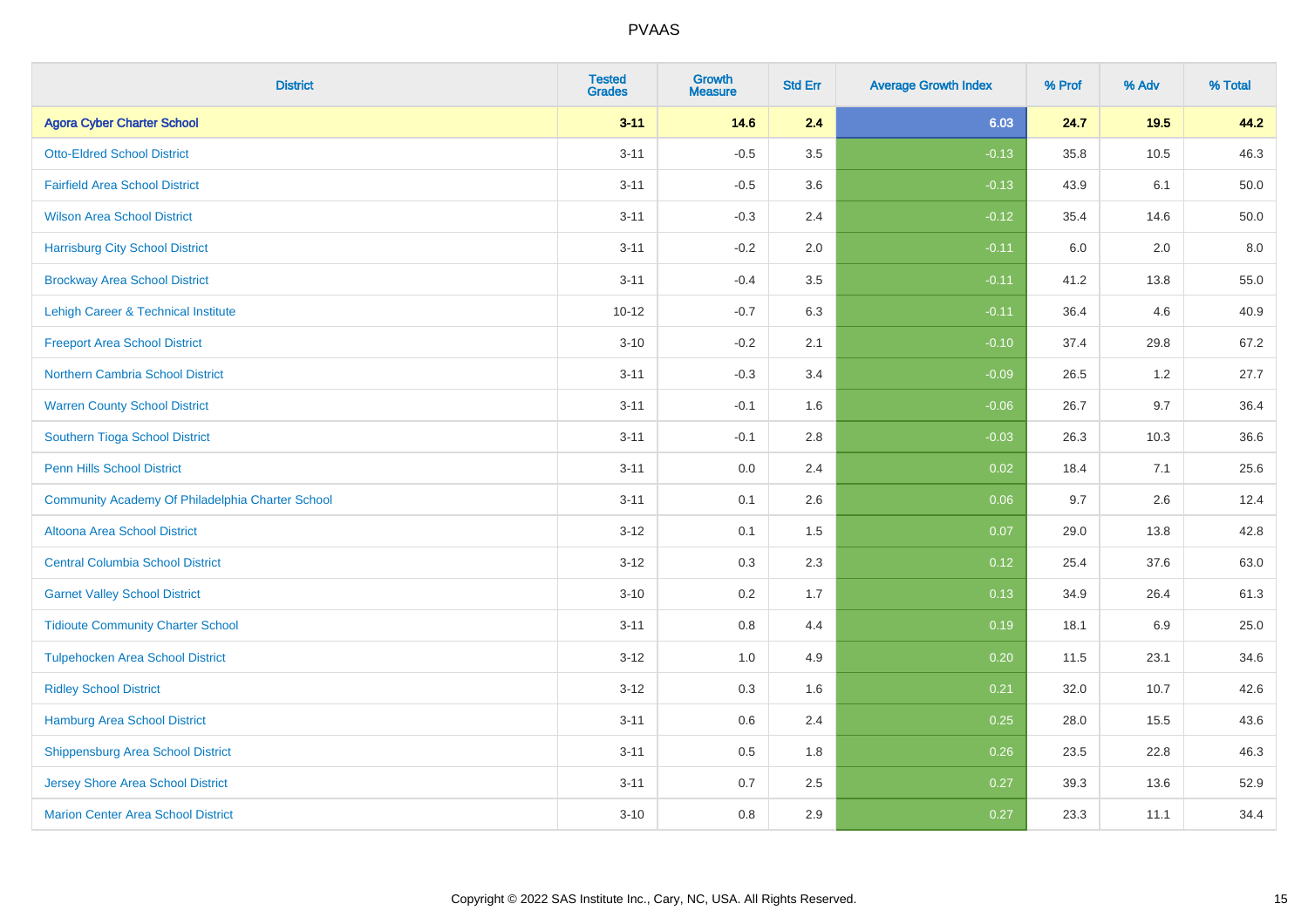| <b>District</b>                                    | <b>Tested</b><br><b>Grades</b> | <b>Growth</b><br><b>Measure</b> | <b>Std Err</b> | <b>Average Growth Index</b> | % Prof | % Adv   | % Total |
|----------------------------------------------------|--------------------------------|---------------------------------|----------------|-----------------------------|--------|---------|---------|
| <b>Agora Cyber Charter School</b>                  | $3 - 11$                       | 14.6                            | 2.4            | 6.03                        | 24.7   | 19.5    | 44.2    |
| <b>Tech Freire Charter School</b>                  | $9 - 11$                       | 0.7                             | 2.5            | 0.27                        | 3.6    | $0.0\,$ | 3.6     |
| <b>New Foundations Charter School</b>              | $3 - 11$                       | 0.6                             | 2.2            | 0.29                        | 22.4   | 4.0     | 26.4    |
| South Williamsport Area School District            | $3 - 10$                       | 0.9                             | 3.1            | 0.31                        | 38.4   | 11.6    | 50.0    |
| <b>Hopewell Area School District</b>               | $3 - 11$                       | 0.8                             | 2.6            | 0.31                        | 34.5   | 12.4    | 46.9    |
| <b>Wilson School District</b>                      | $3 - 12$                       | 0.5                             | 1.5            | 0.32                        | 30.4   | 25.5    | 55.9    |
| <b>Avella Area School District</b>                 | $3-12$                         | 1.6                             | 4.7            | 0.34                        | 34.8   | $7.2\,$ | 42.0    |
| <b>North Star School District</b>                  | $3 - 11$                       | 1.1                             | 3.3            | 0.34                        | 26.2   | 20.0    | 46.2    |
| <b>Wattsburg Area School District</b>              | $3 - 11$                       | 1.0                             | 2.7            | 0.36                        | 20.4   | 12.4    | 32.7    |
| <b>Upper Adams School District</b>                 | $3 - 11$                       | 0.9                             | 2.5            | 0.37                        | 33.0   | 17.0    | 50.0    |
| Pennsylvania Cyber Charter School                  | $3 - 11$                       | 0.6                             | 1.5            | 0.37                        | 20.8   | 8.1     | 28.9    |
| <b>Reach Cyber Charter School</b>                  | $3 - 11$                       | 1.4                             | 3.6            | 0.40                        | 32.9   | 15.2    | 48.1    |
| <b>Austin Area School District</b>                 | $3 - 11$                       | 2.6                             | $6.0\,$        | 0.43                        | 25.0   | 18.8    | 43.8    |
| <b>Brentwood Borough School District</b>           | $3 - 11$                       | 1.3                             | 3.0            | 0.44                        | 20.2   | 16.0    | 36.2    |
| <b>MaST Community Charter School II</b>            | $3 - 10$                       | 1.4                             | 3.0            | 0.45                        | 16.1   | 4.6     | 20.7    |
| Philadelphia Electrical & Tech Charter High School | $10 - 10$                      | $1.2$                           | 2.6            | 0.45                        | 0.9    | $0.0\,$ | 0.9     |
| <b>Annville-Cleona School District</b>             | $3-12$                         | 1.1                             | 2.4            | 0.45                        | 34.8   | 13.6    | 48.5    |
| Daniel Boone Area School District                  | $3 - 12$                       | 0.9                             | 1.9            | 0.46                        | 28.9   | 22.0    | 51.0    |
| Juniata Valley School District                     | $3 - 11$                       | 1.6                             | 3.2            | 0.51                        | 23.1   | 9.4     | 32.5    |
| Shenango Area School District                      | $3 - 11$                       | 1.7                             | 3.2            | 0.52                        | 41.4   | 13.8    | 55.3    |
| <b>Seneca Valley School District</b>               | $3 - 11$                       | 0.8                             | 1.4            | 0.54                        | 40.6   | 25.2    | 65.8    |
| <b>Oley Valley School District</b>                 | $3 - 11$                       | 1.4                             | 2.4            | 0.56                        | 37.4   | 23.9    | 61.4    |
| <b>Upper Moreland Township School District</b>     | $3 - 11$                       | 1.1                             | 2.0            | 0.56                        | 24.8   | 26.6    | 51.3    |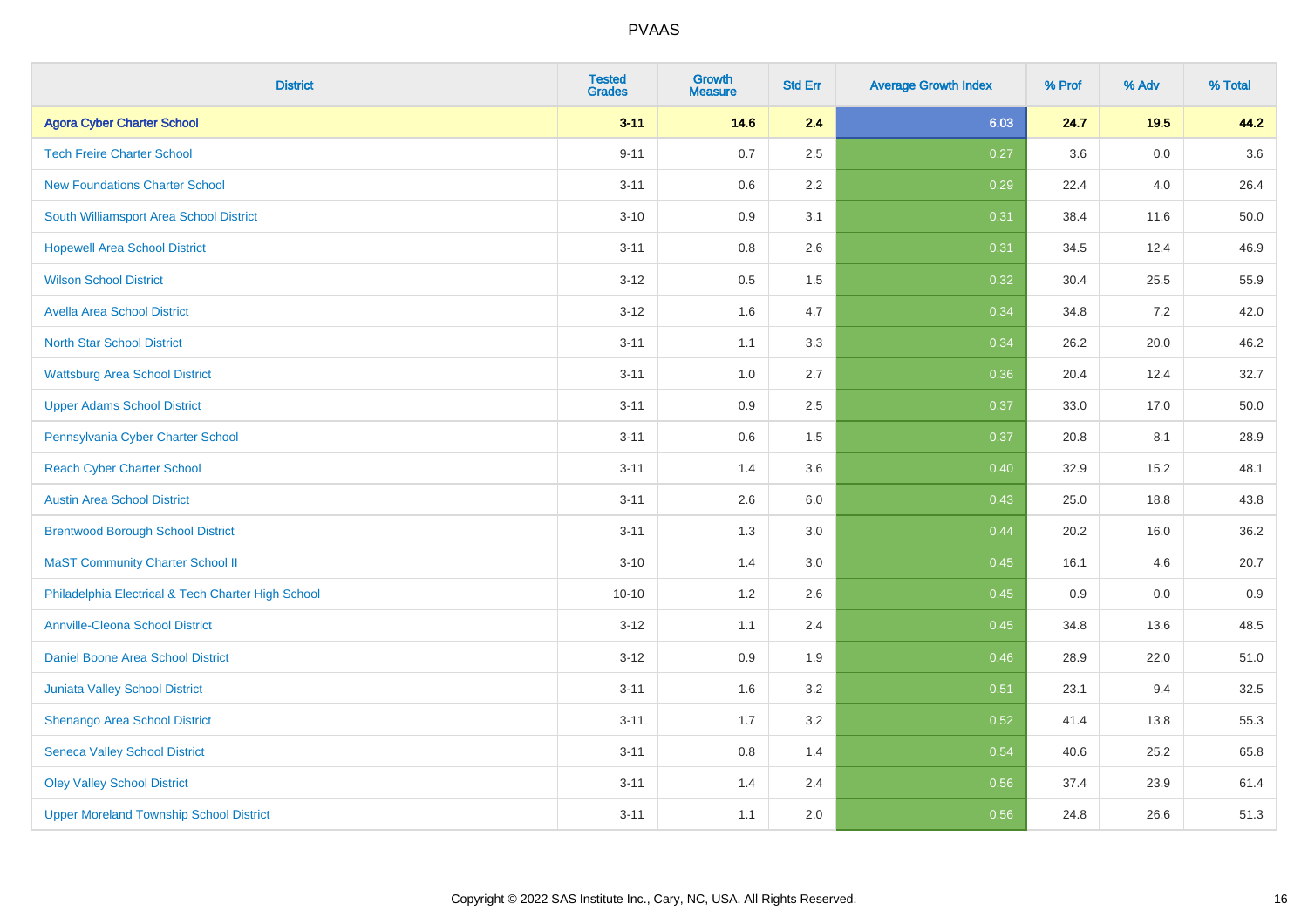| <b>District</b>                                | <b>Tested</b><br><b>Grades</b> | Growth<br><b>Measure</b> | <b>Std Err</b> | <b>Average Growth Index</b> | % Prof | % Adv   | % Total |
|------------------------------------------------|--------------------------------|--------------------------|----------------|-----------------------------|--------|---------|---------|
| <b>Agora Cyber Charter School</b>              | $3 - 11$                       | 14.6                     | 2.4            | 6.03                        | 24.7   | 19.5    | 44.2    |
| <b>Abington School District</b>                | $3 - 10$                       | 0.9                      | 1.6            | 0.57                        | 29.7   | 28.7    | 58.4    |
| <b>Sullivan County School District</b>         | $3 - 10$                       | 2.5                      | 4.3            | 0.58                        | 43.6   | 7.7     | 51.3    |
| <b>Bethlehem-Center School District</b>        | $3 - 10$                       | 2.1                      | 3.5            | 0.59                        | 32.3   | 4.6     | 36.9    |
| <b>Bensalem Township School District</b>       | $3 - 11$                       | 1.0                      | 1.6            | 0.63                        | 24.3   | 10.7    | 34.9    |
| <b>Belmont Charter School</b>                  | $3 - 10$                       | 2.2                      | 3.4            | 0.64                        | 5.3    | 1.8     | 7.0     |
| <b>Mastery Charter School - Pickett Campus</b> | $6 - 10$                       | 2.7                      | 4.2            | 0.65                        | 20.6   | 0.0     | 20.6    |
| <b>Union School District</b>                   | $3 - 12$                       | 2.5                      | 3.7            | 0.69                        | 17.9   | 10.4    | 28.4    |
| <b>Springfield School District</b>             | $3 - 11$                       | 1.2                      | 1.7            | 0.69                        | 31.8   | 25.2    | 56.9    |
| <b>Williams Valley School District</b>         | $3 - 11$                       | 2.6                      | 3.7            | 0.69                        | 17.0   | 5.1     | 22.0    |
| <b>Mercer Area School District</b>             | $3 - 11$                       | 2.2                      | 3.1            | 0.70                        | 24.4   | 11.8    | 36.2    |
| <b>Forest Hills School District</b>            | $3 - 11$                       | 1.8                      | 2.5            | 0.71                        | 28.8   | 10.3    | 39.1    |
| <b>Tunkhannock Area School District</b>        | $3 - 11$                       | 1.4                      | 2.0            | 0.71                        | 29.8   | 18.1    | 47.9    |
| <b>School Lane Charter School</b>              | $3 - 11$                       | 2.6                      | 3.6            | 0.72                        | 23.1   | 18.7    | 41.8    |
| <b>Lewisburg Area School District</b>          | $3 - 11$                       | 1.7                      | 2.4            | 0.72                        | 35.9   | 35.9    | 71.8    |
| <b>Penn-Delco School District</b>              | $3 - 11$                       | 1.3                      | 1.8            | 0.75                        | 26.5   | 12.6    | 39.1    |
| <b>North Clarion County School District</b>    | $3 - 12$                       | 3.4                      | 4.1            | 0.83                        | 45.0   | 18.8    | 63.8    |
| <b>Moon Area School District</b>               | $3 - 11$                       | 1.5                      | 1.8            | 0.86                        | 34.5   | 25.5    | 60.0    |
| <b>Blackhawk School District</b>               | $3 - 11$                       | 2.0                      | 2.3            | 0.87                        | 34.6   | 20.7    | 55.3    |
| Aspira Bilingual Cyber Charter School          | $3 - 11$                       | 5.1                      | 5.8            | 0.87                        | 4.8    | 0.0     | 4.8     |
| Hope For Hyndman Charter School                | $3 - 11$                       | 5.1                      | 5.8            | 0.88                        | 14.3   | 7.1     | 21.4    |
| <b>Pottstown School District</b>               | $3 - 12$                       | 2.0                      | 2.2            | 0.88                        | 19.4   | $6.2\,$ | 25.6    |
| <b>Clarion Area School District</b>            | $3 - 11$                       | 3.2                      | 3.7            | 0.88                        | 31.7   | 13.3    | 45.0    |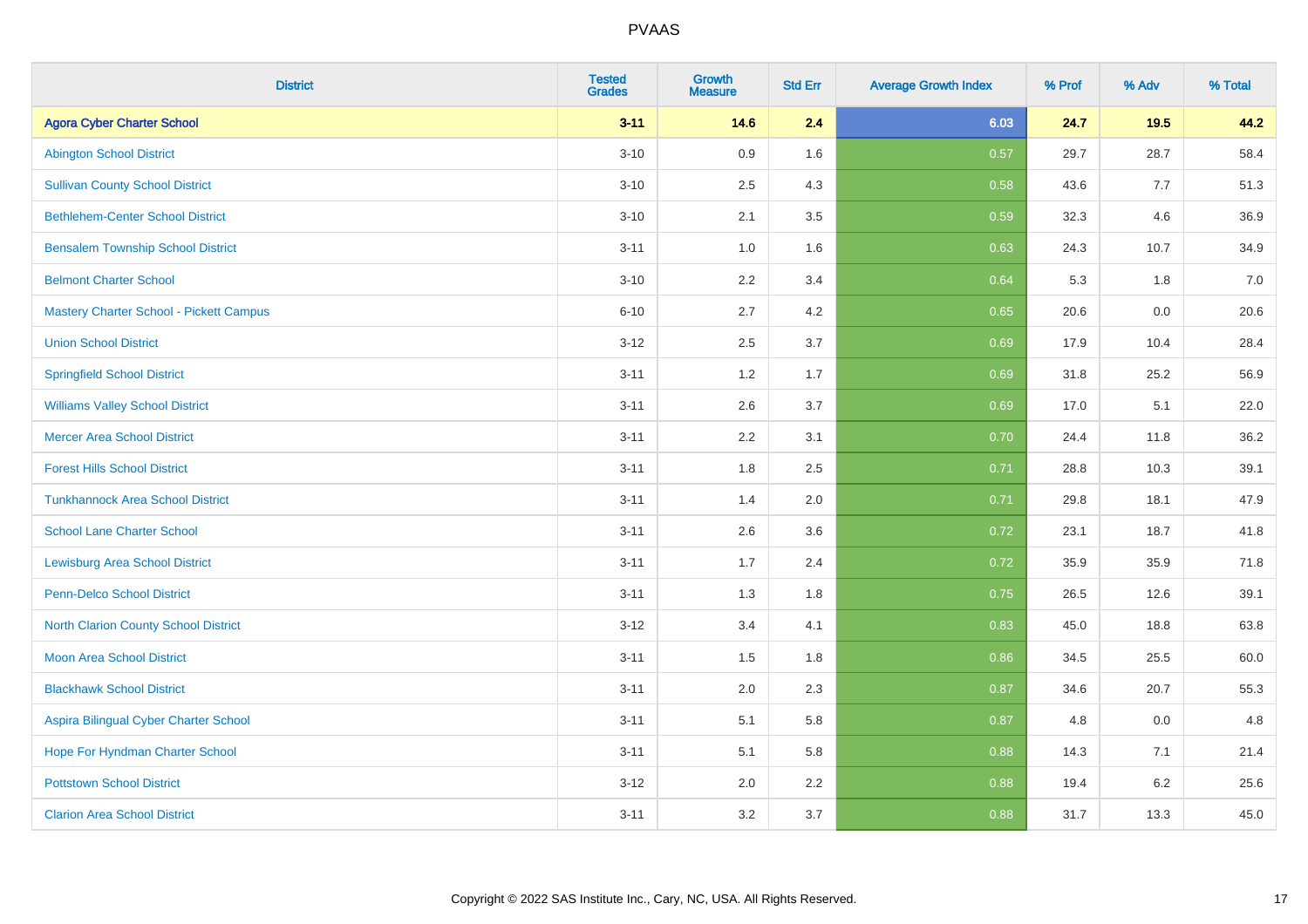| <b>District</b>                                 | <b>Tested</b><br><b>Grades</b> | <b>Growth</b><br><b>Measure</b> | <b>Std Err</b> | <b>Average Growth Index</b> | % Prof  | % Adv | % Total |
|-------------------------------------------------|--------------------------------|---------------------------------|----------------|-----------------------------|---------|-------|---------|
| <b>Agora Cyber Charter School</b>               | $3 - 11$                       | 14.6                            | 2.4            | 6.03                        | 24.7    | 19.5  | 44.2    |
| <b>Eastern Lancaster County School District</b> | $3 - 12$                       | 2.9                             | 3.2            | 0.91                        | 35.2    | 36.4  | 71.6    |
| <b>Centennial School District</b>               | $3 - 10$                       | 1.5                             | 1.5            | 0.98                        | 23.6    | 12.4  | 36.0    |
| West Jefferson Hills School District            | $3 - 11$                       | 1.9                             | 1.9            | 0.99                        | 34.8    | 27.3  | 62.1    |
| <b>Galeton Area School District</b>             | $3 - 11$                       | 5.4                             | 5.4            | 1.01                        | 33.3    | 22.2  | 55.6    |
| Esperanza Academy Charter School                | $4 - 11$                       | 2.1                             | 2.1            | 1.01                        | 14.2    | 3.6   | 17.8    |
| <b>Brownsville Area School District</b>         | $3 - 12$                       | 3.9                             | 3.8            | 1.04                        | 22.0    | 8.5   | 30.5    |
| <b>Sharpsville Area School District</b>         | $3 - 11$                       | 3.8                             | 3.7            | 1.04                        | 41.1    | 23.2  | 64.3    |
| <b>Bermudian Springs School District</b>        | $3 - 11$                       | 2.5                             | 2.4            | 1.05                        | 31.8    | 23.5  | 55.3    |
| <b>Haverford Township School District</b>       | $3 - 11$                       | 1.4                             | 1.4            | 1.05                        | 36.7    | 26.3  | 63.0    |
| <b>Athens Area School District</b>              | $3 - 11$                       | 2.6                             | 2.3            | 1.11                        | 34.9    | 12.3  | 47.3    |
| <b>Southeast Delco School District</b>          | $3 - 10$                       | 3.9                             | 3.5            | 1.12                        | 18.6    | 3.4   | 22.0    |
| <b>Esperanza Cyber Charter School</b>           | $3 - 11$                       | 7.1                             | 6.1            | 1.15                        | $8.8\,$ | 2.9   | 11.8    |
| People For People Charter School                | $3 - 12$                       | 6.4                             | 5.6            | 1.15                        | 2.4     | 0.0   | 2.4     |
| <b>Newport School District</b>                  | $3-12$                         | $3.8\,$                         | 3.3            | 1.17                        | 38.8    | 10.4  | 49.2    |
| <b>Solanco School District</b>                  | $3 - 11$                       | 2.2                             | 1.8            | 1.18                        | 27.2    | 15.0  | 42.3    |
| <b>Upper Dublin School District</b>             | $3 - 12$                       | 2.1                             | 1.8            | 1.19                        | 34.7    | 30.0  | 64.7    |
| <b>Bellwood-Antis School District</b>           | $3 - 10$                       | 3.5                             | 2.8            | 1.24                        | 40.9    | 19.4  | 60.2    |
| <b>Bloomsburg Area School District</b>          | $3 - 10$                       | 4.3                             | 3.4            | 1.26                        | 36.5    | 20.6  | 57.1    |
| Johnsonburg Area School District                | $3 - 11$                       | 5.0                             | 3.9            | 1.27                        | 35.5    | 11.8  | 47.4    |
| <b>Purchase Line School District</b>            | $3 - 12$                       | 4.3                             | 3.3            | 1.30                        | 32.3    | 9.0   | 41.4    |
| Pennsylvania Virtual Charter School             | $3 - 11$                       | 4.4                             | 3.4            | 1.31                        | 29.8    | 21.2  | 51.0    |
| <b>Ringgold School District</b>                 | $3 - 11$                       | 2.9                             | 2.2            | 1.32                        | 23.8    | 13.3  | 37.1    |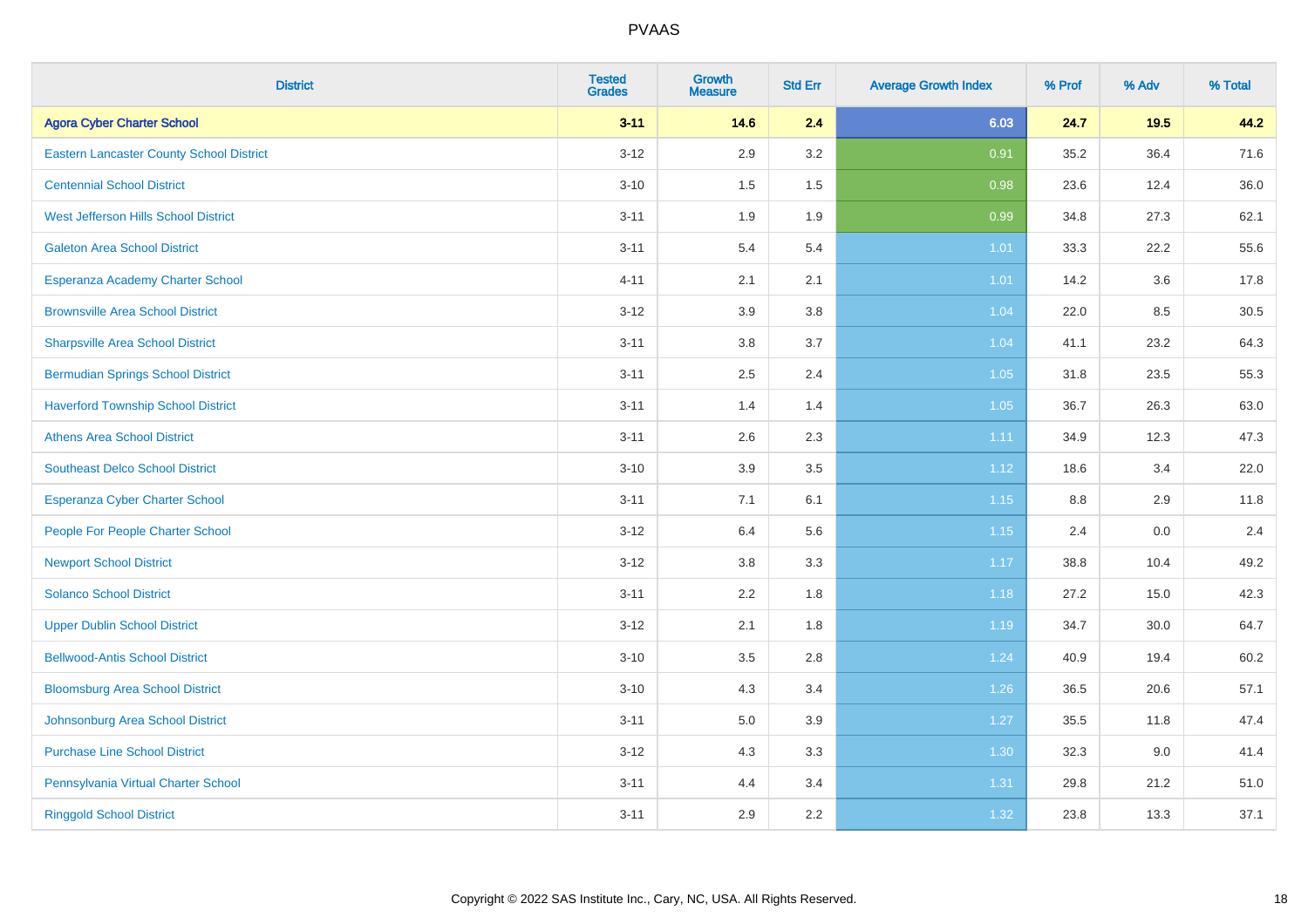| <b>District</b>                                | <b>Tested</b><br><b>Grades</b> | <b>Growth</b><br><b>Measure</b> | <b>Std Err</b> | <b>Average Growth Index</b> | % Prof | % Adv | % Total |
|------------------------------------------------|--------------------------------|---------------------------------|----------------|-----------------------------|--------|-------|---------|
| <b>Agora Cyber Charter School</b>              | $3 - 11$                       | 14.6                            | 2.4            | 6.03                        | 24.7   | 19.5  | 44.2    |
| <b>Keystone School District</b>                | $3 - 11$                       | 7.8                             | 5.7            | 1.37                        | 35.0   | 45.0  | 80.0    |
| Philipsburg-Osceola Area School District       | $3 - 11$                       | 4.1                             | 3.0            | 1.37                        | 22.5   | 16.2  | 38.8    |
| <b>Chestnut Ridge School District</b>          | $3 - 12$                       | 4.0                             | 2.9            | 1.38                        | 33.2   | 11.0  | 44.2    |
| <b>Conemaugh Township Area School District</b> | $3 - 12$                       | 4.8                             | 3.5            | 1.39                        | 30.9   | 27.8  | 58.8    |
| <b>Western Wayne School District</b>           | $3 - 11$                       | 3.6                             | 2.6            | 1.39                        | 30.8   | 16.2  | 47.0    |
| <b>Mastery Charter School - Thomas Campus</b>  | $3 - 10$                       | 7.9                             | 5.7            | 1.39                        | 12.5   | 0.0   | 12.5    |
| <b>Midd-West School District</b>               | $3 - 11$                       | 3.6                             | 2.6            | 1.42                        | 28.6   | 25.0  | 53.6    |
| <b>Conestoga Valley School District</b>        | $3 - 11$                       | 2.4                             | 1.7            | 1.43                        | 35.0   | 23.5  | 58.5    |
| Susquehanna Township School District           | $3 - 12$                       | 3.9                             | 2.7            | 1.45                        | 19.0   | 13.1  | 32.0    |
| <b>Northern Potter School District</b>         | $3 - 12$                       | $6.8\,$                         | 4.6            | 1.48                        | 30.6   | 11.1  | 41.7    |
| South Western School District                  | $3 - 12$                       | 2.5                             | 1.7            | 1.48                        | 36.2   | 19.7  | 55.9    |
| <b>Smethport Area School District</b>          | $3 - 12$                       | 5.8                             | 3.8            | 1.52                        | 24.6   | 20.0  | 44.6    |
| <b>Gateway School District</b>                 | $3 - 11$                       | 3.1                             | 2.0            | 1.55                        | 35.7   | 18.5  | 54.2    |
| <b>Fort Leboeuf School District</b>            | $3 - 11$                       | 3.5                             | 2.2            | 1.58                        | 32.0   | 16.8  | 48.8    |
| <b>Salisbury Township School District</b>      | $3 - 11$                       | 5.8                             | 3.6            | 1.62                        | 24.4   | 12.6  | 37.0    |
| <b>Halifax Area School District</b>            | $3 - 11$                       | 5.8                             | 3.5            | 1.64                        | 32.1   | 18.9  | 50.9    |
| Dr Robert Ketterer Charter School Inc          | $6 - 12$                       | 7.1                             | 4.3            | 1.66                        | 7.3    | 1.7   | 9.0     |
| <b>Waynesboro Area School District</b>         | $3 - 12$                       | 3.0                             | 1.8            | 1.67                        | 26.0   | 23.5  | 49.5    |
| <b>West Shore School District</b>              | $3 - 12$                       | 2.2                             | 1.3            | 1.68                        | 31.8   | 15.2  | 47.1    |
| <b>Penn-Trafford School District</b>           | $3 - 11$                       | 2.9                             | 1.8            | 1.68                        | 46.3   | 26.2  | 72.5    |
| <b>Port Allegany School District</b>           | $3 - 11$                       | 6.5                             | 3.7            | 1.74                        | 26.4   | 11.3  | 37.7    |
| Multicultural Academy Charter School           | $9 - 11$                       | 6.0                             | 3.4            | 1.77                        | 12.3   | 0.0   | 12.3    |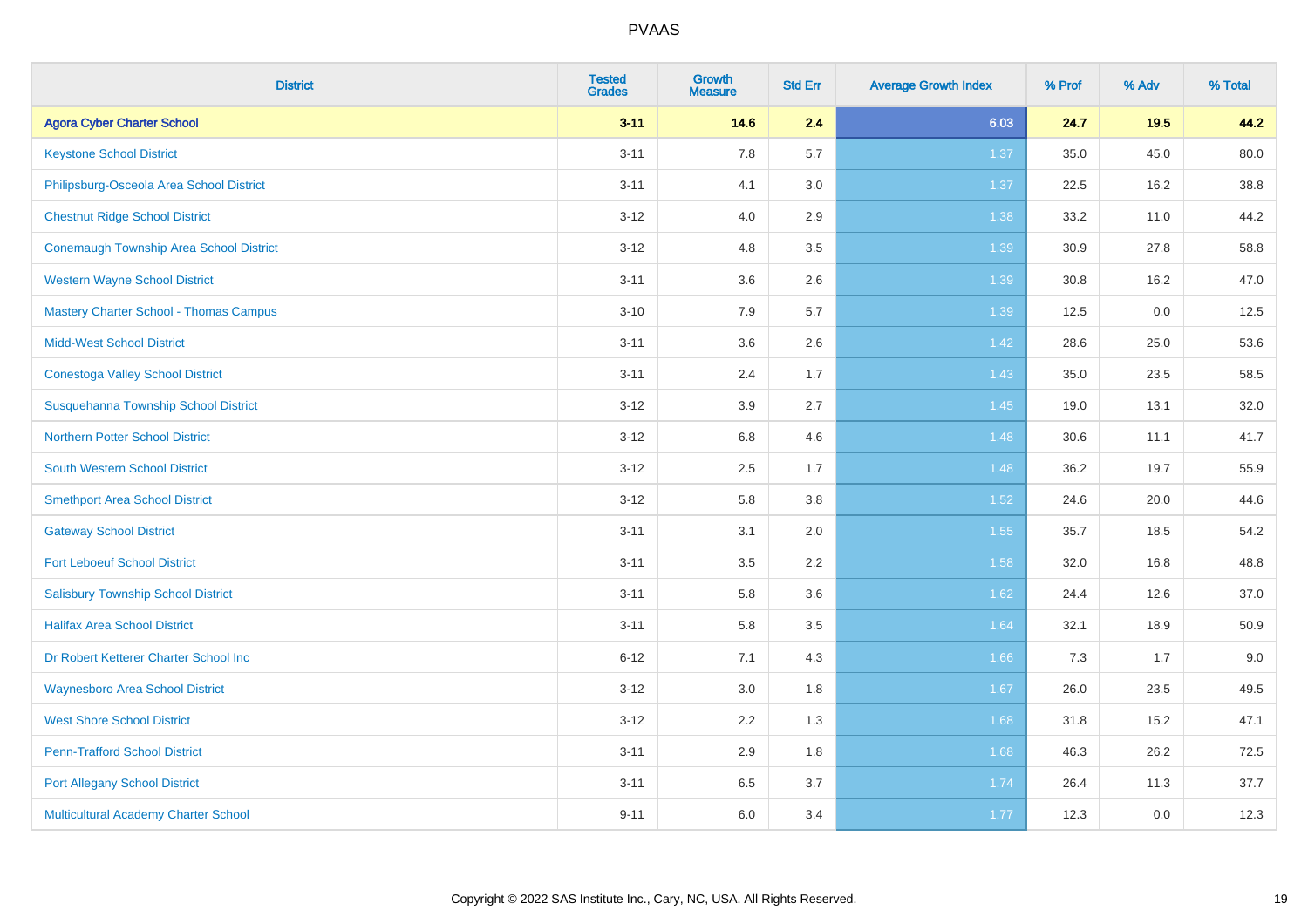| <b>District</b>                               | <b>Tested</b><br><b>Grades</b> | <b>Growth</b><br><b>Measure</b> | <b>Std Err</b> | <b>Average Growth Index</b> | % Prof | % Adv   | % Total |
|-----------------------------------------------|--------------------------------|---------------------------------|----------------|-----------------------------|--------|---------|---------|
| <b>Agora Cyber Charter School</b>             | $3 - 11$                       | 14.6                            | 2.4            | 6.03                        | 24.7   | 19.5    | 44.2    |
| <b>Wyalusing Area School District</b>         | $3 - 12$                       | 5.7                             | 3.2            | 1.78                        | 38.6   | 12.9    | 51.4    |
| Leechburg Area School District                | $3 - 11$                       | 7.0                             | 3.9            | 1.79                        | 37.7   | 4.9     | 42.6    |
| Mt Lebanon School District                    | $3 - 11$                       | 2.4                             | 1.3            | 1.79                        | 39.3   | 37.4    | 76.8    |
| <b>Sayre Area School District</b>             | $3 - 11$                       | 5.8                             | 3.2            | 1.81                        | 30.3   | 21.0    | 51.3    |
| <b>Perkiomen Valley School District</b>       | $3 - 11$                       | 2.7                             | 1.5            | 1.83                        | 35.0   | 25.3    | 60.3    |
| <b>Central Valley School District</b>         | $3 - 10$                       | 4.7                             | 2.6            | 1.83                        | 37.8   | 18.5    | 56.3    |
| <b>Eastern Lebanon County School District</b> | $3 - 11$                       | 4.0                             | 2.1            | 1.89                        | 23.5   | 11.5    | 35.0    |
| <b>United School District</b>                 | $3 - 11$                       | 6.3                             | 3.3            | 1.89                        | 38.8   | 16.3    | 55.0    |
| <b>Spring Grove Area School District</b>      | $3 - 11$                       | 3.9                             | 2.0            | 1.90                        | 30.0   | 23.0    | 53.0    |
| <b>Oswayo Valley School District</b>          | $3 - 12$                       | 9.9                             | 5.1            | 1.93                        | 26.5   | 44.1    | 70.6    |
| South Middleton School District               | $3 - 11$                       | 4.4                             | 2.2            | 1.95                        | 31.1   | 16.4    | 47.5    |
| Pennsylvania Distance Learning Charter School | $3 - 12$                       | 6.8                             | 3.4            | 1.99                        | 19.8   | $6.2\,$ | 25.9    |
| <b>Benton Area School District</b>            | $3 - 10$                       | 8.1                             | 4.0            | 2.01                        | 35.7   | 28.6    | 64.3    |
| <b>Keystone Central School District</b>       | $3 - 11$                       | 3.6                             | 1.8            | 2.04                        | 27.1   | 14.6    | 41.8    |
| Northampton Area School District              | $3 - 11$                       | 3.2                             | 1.5            | 2.05                        | 29.8   | 17.9    | 47.7    |
| Northeastern York School District             | $3 - 11$                       | 3.8                             | 1.8            | 2.11                        | 32.7   | 21.0    | 53.7    |
| <b>Muncy School District</b>                  | $3 - 11$                       | 6.9                             | 3.3            | 2.12                        | 37.6   | 18.8    | 56.4    |
| <b>Mckeesport Area School District</b>        | $3 - 12$                       | 4.6                             | 2.2            | 2.14                        | 21.1   | 4.4     | 25.5    |
| <b>Brookville Area School District</b>        | $3 - 11$                       | 6.8                             | 3.1            | 2.19                        | 46.1   | 14.6    | 60.7    |
| Mastery Charter School - Hardy Williams       | $3 - 11$                       | 6.6                             | 3.0            | 2.21                        | 24.7   | 1.2     | 25.9    |
| <b>Blue Ridge School District</b>             | $3 - 11$                       | 8.3                             | 3.7            | 2.24                        | 29.6   | 9.3     | 38.9    |
| <b>Wallingford-Swarthmore School District</b> | $3 - 10$                       | 5.0                             | 2.2            | 2.25                        | 33.3   | 37.1    | 70.4    |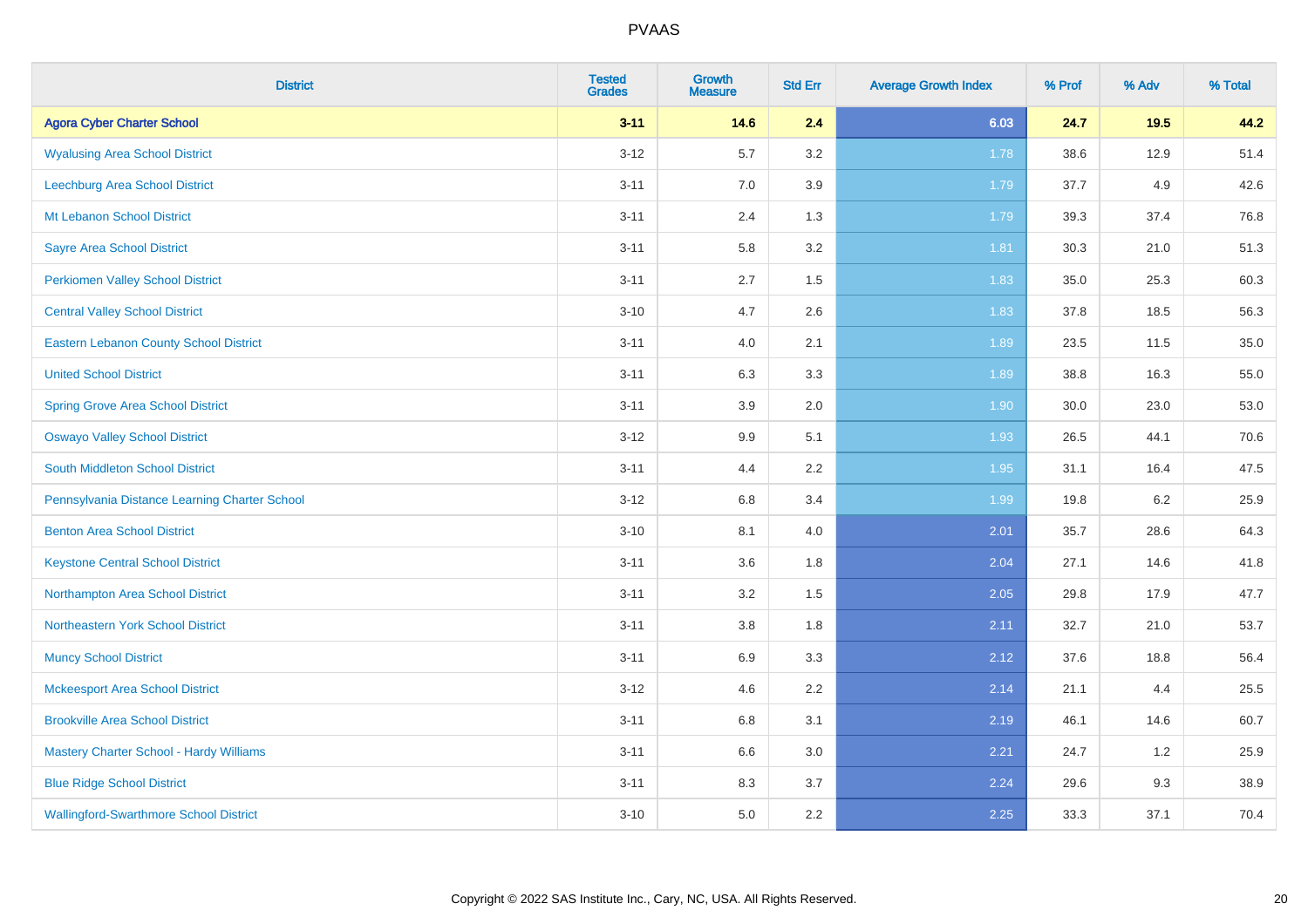| <b>District</b>                                    | <b>Tested</b><br><b>Grades</b> | <b>Growth</b><br><b>Measure</b> | <b>Std Err</b> | <b>Average Growth Index</b> | % Prof | % Adv | % Total |
|----------------------------------------------------|--------------------------------|---------------------------------|----------------|-----------------------------|--------|-------|---------|
| <b>Agora Cyber Charter School</b>                  | $3 - 11$                       | 14.6                            | 2.4            | 6.03                        | 24.7   | 19.5  | 44.2    |
| <b>Glendale School District</b>                    | $3 - 10$                       | 7.9                             | 3.5            | 2.25                        | 42.6   | 9.3   | 51.8    |
| <b>East Pennsboro Area School District</b>         | $3 - 11$                       | 4.8                             | 2.1            | 2.26                        | 36.8   | 16.9  | 53.7    |
| <b>Brandywine Heights Area School District</b>     | $3 - 11$                       | 5.8                             | 2.6            | 2.27                        | 27.7   | 28.6  | 56.2    |
| Huntingdon Area School District                    | $3 - 11$                       | 5.8                             | 2.6            | 2.28                        | 27.8   | 17.4  | 45.2    |
| <b>Red Lion Area School District</b>               | $3 - 11$                       | 4.5                             | 1.9            | 2.31                        | 32.3   | 21.5  | 53.8    |
| <b>Bentworth School District</b>                   | $3 - 11$                       | 7.0                             | 3.0            | 2.36                        | 26.6   | 17.0  | 43.6    |
| Northern Lehigh School District                    | $3 - 12$                       | 6.1                             | 2.5            | 2.42                        | 21.4   | 18.0  | 39.3    |
| <b>Homer-Center School District</b>                | $3 - 11$                       | 8.8                             | 3.5            | 2.53                        | 38.0   | 17.7  | 55.8    |
| Northern Tioga School District                     | $3 - 12$                       | 6.8                             | 2.6            | 2.64                        | 25.0   | 16.9  | 41.9    |
| <b>Palisades School District</b>                   | $3 - 11$                       | 7.7                             | 2.9            | 2.66                        | 27.8   | 20.3  | 48.1    |
| <b>Commonwealth Charter Academy Charter School</b> | $3 - 10$                       | 4.2                             | 1.6            | 2.68                        | 27.0   | 15.6  | 42.5    |
| <b>Bedford Area School District</b>                | $3 - 11$                       | 6.4                             | 2.4            | 2.68                        | 31.0   | 20.6  | 51.6    |
| Saint Marys Area School District                   | $3 - 11$                       | 6.0                             | 2.2            | 2.69                        | 35.4   | 18.3  | 53.7    |
| <b>Crawford Central School District</b>            | $3 - 11$                       | 5.7                             | 2.1            | 2.71                        | 26.4   | 15.8  | 42.1    |
| <b>Tamaqua Area School District</b>                | $3-12$                         | 6.5                             | 2.4            | 2.72                        | 34.3   | 17.5  | 51.8    |
| <b>Donegal School District</b>                     | $3-12$                         | 5.9                             | 2.2            | 2.72                        | 34.1   | 23.1  | 57.2    |
| <b>Great Valley School District</b>                | $3 - 11$                       | 5.4                             | 2.0            | 2.77                        | 33.8   | 33.5  | 67.3    |
| South Butler County School District                | $3 - 10$                       | 6.3                             | 2.2            | 2.80                        | 37.8   | 19.2  | 57.0    |
| <b>Canton Area School District</b>                 | $3 - 11$                       | 8.4                             | 2.9            | 2.92                        | 13.8   | 23.0  | 36.8    |
| <b>Bald Eagle Area School District</b>             | $3 - 11$                       | 7.6                             | 2.5            | 3.00                        | 31.6   | 15.6  | 47.3    |
| <b>Line Mountain School District</b>               | $3 - 11$                       | 11.7                            | 3.9            | 3.01                        | 40.4   | 42.3  | 82.7    |
| <b>Lower Dauphin School District</b>               | $3 - 11$                       | 5.3                             | 1.8            | 3.03                        | 30.6   | 26.8  | 57.5    |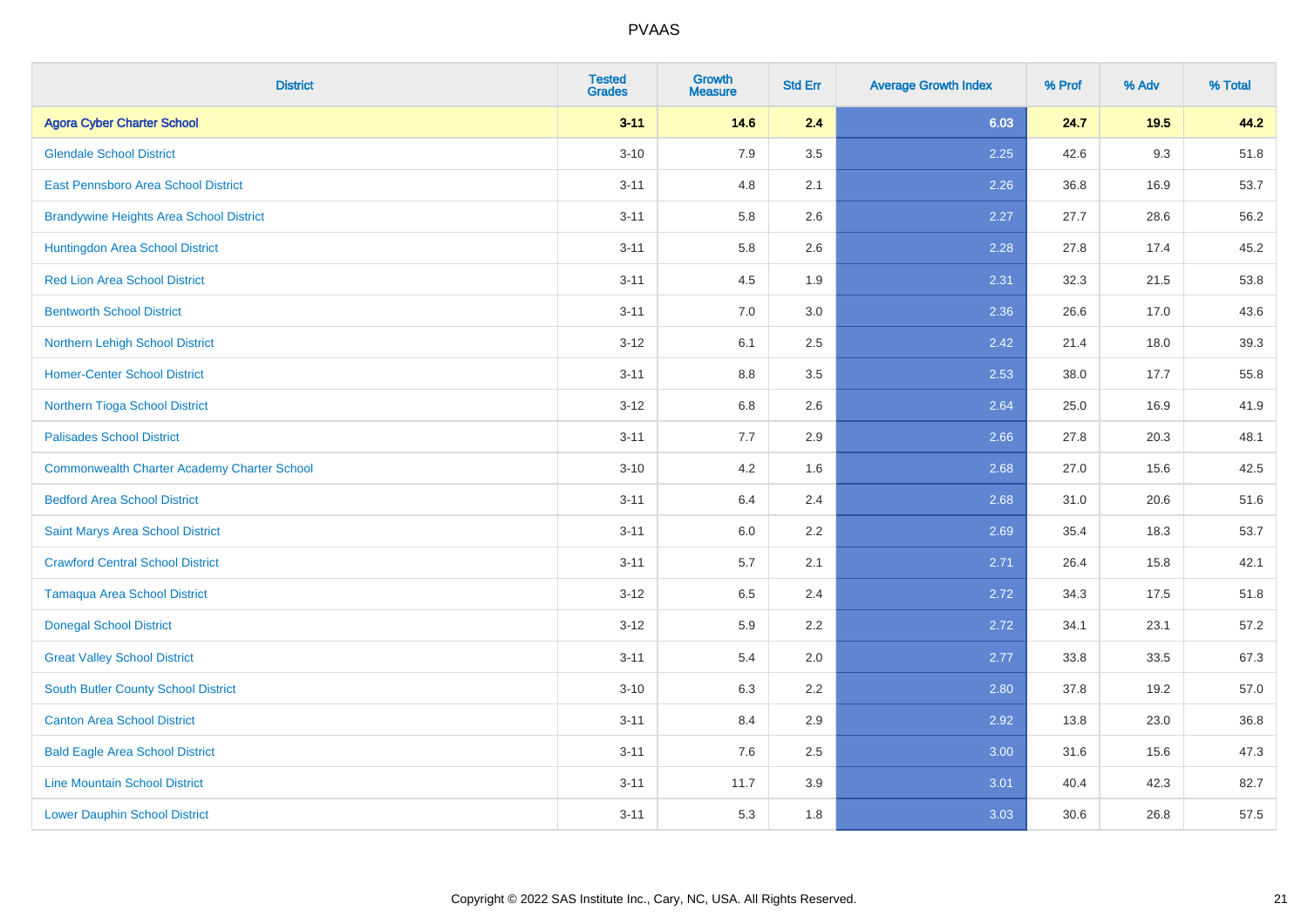| <b>District</b>                                 | <b>Tested</b><br><b>Grades</b> | <b>Growth</b><br><b>Measure</b> | <b>Std Err</b> | <b>Average Growth Index</b> | % Prof | % Adv | % Total |
|-------------------------------------------------|--------------------------------|---------------------------------|----------------|-----------------------------|--------|-------|---------|
| <b>Agora Cyber Charter School</b>               | $3 - 11$                       | 14.6                            | 2.4            | 6.03                        | 24.7   | 19.5  | 44.2    |
| <b>Allegheny-Clarion Valley School District</b> | $3 - 10$                       | 12.3                            | 4.1            | 3.03                        | 33.3   | 19.0  | 52.4    |
| <b>Upper Perkiomen School District</b>          | $3 - 11$                       | 5.7                             | 1.9            | 3.04                        | 25.4   | 19.9  | 45.4    |
| <b>Kane Area School District</b>                | $3 - 10$                       | 8.8                             | 2.9            | 3.07                        | 31.4   | 19.8  | 51.2    |
| Capital Area School for the Arts Charter School | $9 - 11$                       | 14.2                            | 4.5            | 3.13                        | 27.5   | 30.0  | 57.5    |
| <b>Greenwood School District</b>                | $3 - 11$                       | 11.3                            | 3.6            | 3.14                        | 31.2   | 32.8  | 63.9    |
| 21st Century Cyber Charter School               | $6 - 12$                       | 6.6                             | 2.1            | 3.16                        | 29.0   | 21.8  | 50.8    |
| <b>Avon Grove Charter School</b>                | $3 - 11$                       | 9.8                             | 3.1            | 3.18                        | 32.4   | 26.0  | 58.4    |
| <b>Apollo-Ridge School District</b>             | $3 - 12$                       | 9.5                             | 3.0            | 3.23                        | 34.0   | 9.4   | 43.4    |
| <b>Penncrest School District</b>                | $3 - 11$                       | 6.0                             | 1.9            | 3.24                        | 31.1   | 16.9  | 48.0    |
| <b>Upper Dauphin Area School District</b>       | $3 - 11$                       | 16.5                            | 5.1            | 3.26                        | 37.5   | 26.8  | 64.3    |
| <b>Steel Valley School District</b>             | $3 - 11$                       | 11.1                            | 3.3            | 3.33                        | 34.8   | 10.1  | 44.9    |
| South Fayette Township School District          | $3 - 11$                       | 6.0                             | 1.8            | 3.33                        | 32.2   | 38.3  | 70.5    |
| <b>Bellefonte Area School District</b>          | $3 - 11$                       | $6.7\,$                         | 2.0            | 3.34                        | 28.8   | 21.5  | 50.2    |
| <b>Conrad Weiser Area School District</b>       | $3 - 11$                       | 7.1                             | 2.1            | 3.34                        | 28.2   | 14.4  | 42.6    |
| <b>Kutztown Area School District</b>            | $3 - 12$                       | 9.3                             | 2.8            | 3.34                        | 38.5   | 14.6  | 53.2    |
| Wilmington Area School District                 | $3 - 11$                       | 11.1                            | 3.3            | 3.37                        | 29.8   | 26.2  | 56.0    |
| <b>Fairview School District</b>                 | $3 - 11$                       | 8.3                             | 2.4            | 3.43                        | 41.9   | 34.9  | 76.7    |
| <b>Mars Area School District</b>                | $3 - 10$                       | 6.6                             | 1.9            | 3.45                        | 36.7   | 32.4  | 69.1    |
| <b>North Pocono School District</b>             | $3 - 11$                       | 13.1                            | 3.7            | 3.54                        | 31.4   | 33.3  | 64.7    |
| <b>York Suburban School District</b>            | $3 - 11$                       | 7.4                             | 2.1            | 3.55                        | 24.9   | 31.2  | 56.1    |
| Oil City Area School District                   | $3 - 11$                       | 8.6                             | 2.4            | 3.56                        | 29.1   | 13.1  | 42.2    |
| <b>Tredyffrin-Easttown School District</b>      | $3 - 10$                       | 8.7                             | 2.4            | 3.57                        | 35.2   | 35.8  | 71.0    |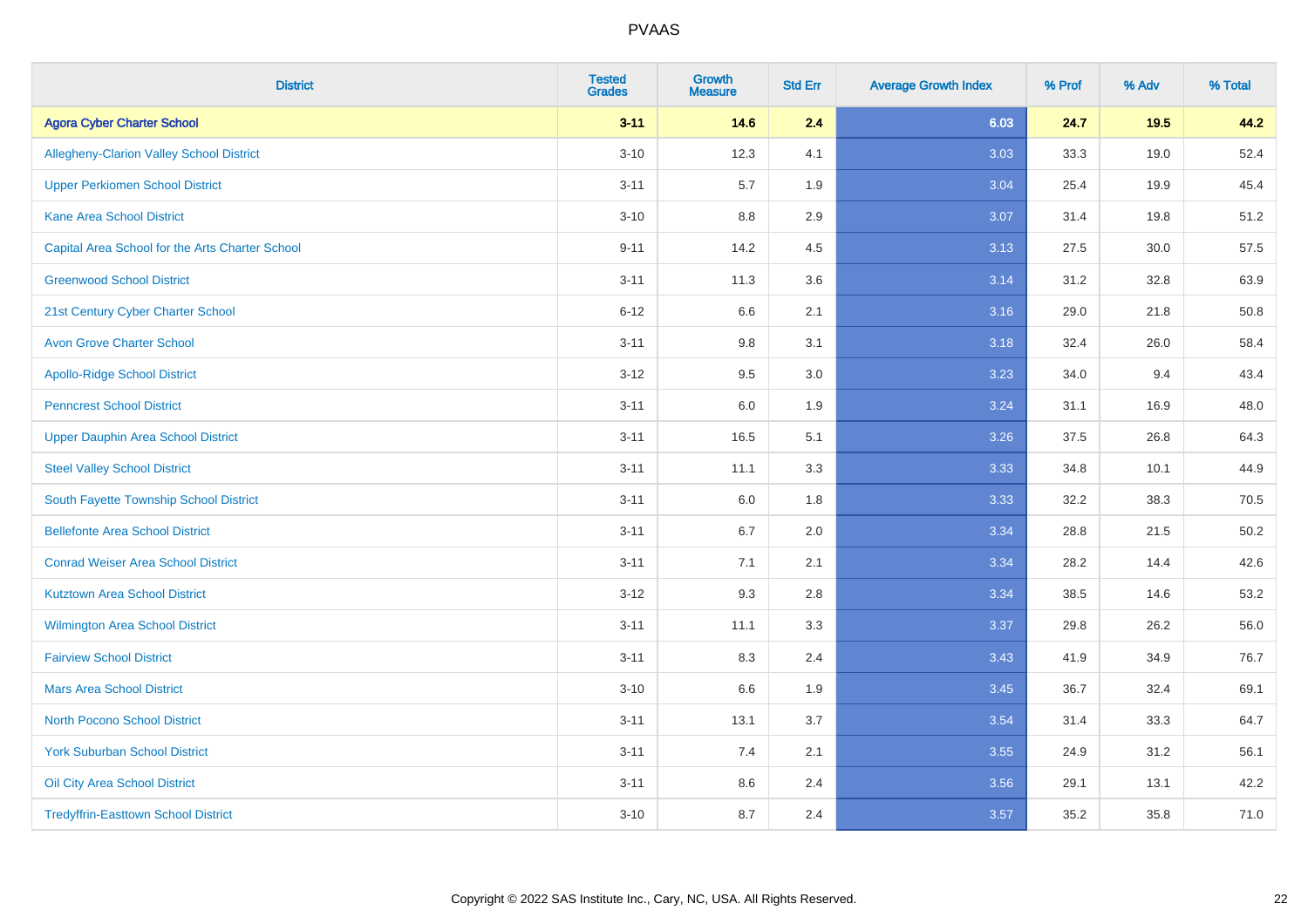| <b>District</b>                           | <b>Tested</b><br><b>Grades</b> | <b>Growth</b><br><b>Measure</b> | <b>Std Err</b> | <b>Average Growth Index</b> | % Prof | % Adv   | % Total |
|-------------------------------------------|--------------------------------|---------------------------------|----------------|-----------------------------|--------|---------|---------|
| <b>Agora Cyber Charter School</b>         | $3 - 11$                       | 14.6                            | 2.4            | 6.03                        | 24.7   | 19.5    | 44.2    |
| <b>William Penn School District</b>       | $3 - 12$                       | 7.0                             | 1.9            | 3.61                        | 14.0   | $7.2\,$ | 21.3    |
| <b>Reading School District</b>            | $3 - 11$                       | 4.3                             | 1.2            | 3.71                        | 16.8   | $6.0\,$ | 22.8    |
| <b>Spring Cove School District</b>        | $3 - 11$                       | 9.1                             | 2.4            | 3.77                        | 31.8   | 25.4    | 57.1    |
| <b>Dover Area School District</b>         | $3 - 12$                       | 7.1                             | 1.9            | 3.78                        | 33.0   | 18.7    | 51.7    |
| <b>Hampton Township School District</b>   | $3 - 11$                       | 7.4                             | 2.0            | 3.79                        | 37.9   | 39.2    | 77.0    |
| <b>Juniata County School District</b>     | $3-12$                         | 7.7                             | 2.0            | 3.81                        | 22.9   | 18.9    | 41.8    |
| <b>Hazleton Area School District</b>      | $3 - 11$                       | 6.0                             | 1.6            | 3.85                        | 20.5   | 9.0     | 29.5    |
| <b>Warrior Run School District</b>        | $3 - 11$                       | 10.5                            | 2.7            | 3.86                        | 34.1   | 16.8    | 50.9    |
| <b>Dallas School District</b>             | $3 - 11$                       | 8.1                             | 2.1            | 3.87                        | 32.4   | 22.4    | 54.8    |
| <b>Phoenixville Area School District</b>  | $3 - 11$                       | 7.3                             | 1.8            | 3.96                        | 32.3   | 27.6    | 59.8    |
| Abington Heights School District          | $3 - 11$                       | 6.7                             | 1.7            | 4.00                        | 33.8   | 31.7    | 65.5    |
| <b>Radnor Township School District</b>    | $3 - 12$                       | $7.5\,$                         | 1.9            | 4.03                        | 33.0   | 38.3    | 71.3    |
| Downingtown Area School District          | $3 - 11$                       | 4.4                             | 1.1            | 4.06                        | 30.1   | 32.0    | 62.2    |
| <b>Ephrata Area School District</b>       | $3 - 11$                       | 6.8                             | 1.7            | 4.08                        | 31.6   | 17.1    | 48.8    |
| <b>Valley View School District</b>        | $3 - 11$                       | 9.3                             | 2.2            | 4.18                        | 26.6   | 23.1    | 49.7    |
| <b>Elizabethtown Area School District</b> | $3-12$                         | 7.1                             | 1.7            | 4.19                        | 36.4   | 27.6    | 64.0    |
| <b>Laurel School District</b>             | $3 - 11$                       | 13.0                            | 3.1            | 4.19                        | 30.3   | 15.7    | 46.1    |
| Pennsylvania Leadership Charter School    | $3 - 11$                       | 8.0                             | 1.9            | 4.22                        | 33.1   | 27.8    | 60.9    |
| <b>Wallenpaupack Area School District</b> | $3 - 11$                       | 8.8                             | 2.1            | 4.28                        | 28.5   | 18.9    | 47.4    |
| Maritime Academy Charter School           | $3 - 10$                       | 13.2                            | 3.1            | 4.29                        | 24.0   | 1.3     | 25.3    |
| <b>Coudersport Area School District</b>   | $3 - 11$                       | 14.8                            | 3.4            | 4.33                        | 34.7   | 28.0    | 62.7    |
| <b>West Allegheny School District</b>     | $3-12$                         | 8.6                             | 2.0            | 4.34                        | 37.3   | 27.2    | 64.5    |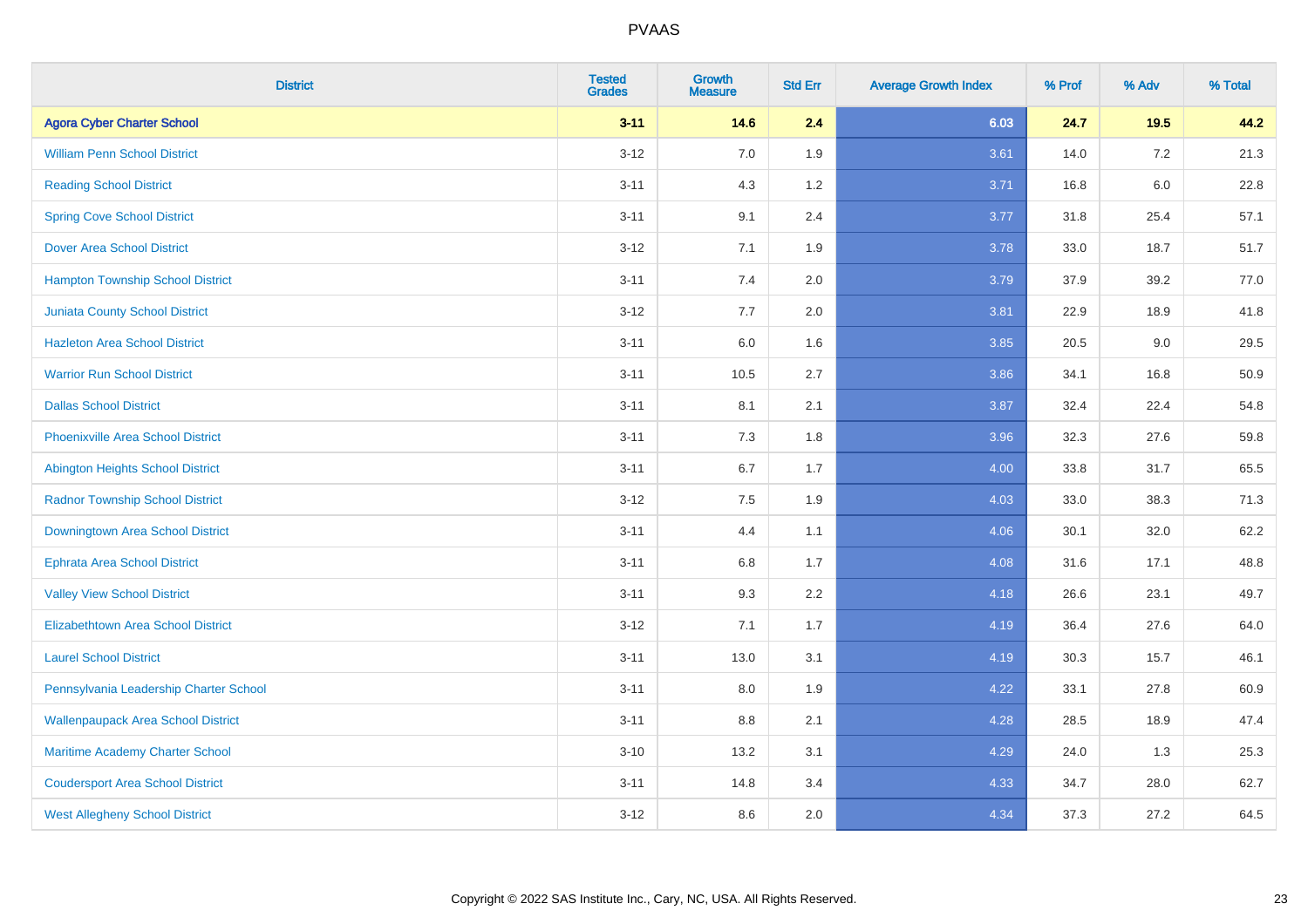| <b>District</b>                                | <b>Tested</b><br><b>Grades</b> | <b>Growth</b><br><b>Measure</b> | <b>Std Err</b> | <b>Average Growth Index</b> | % Prof | % Adv | % Total |
|------------------------------------------------|--------------------------------|---------------------------------|----------------|-----------------------------|--------|-------|---------|
| <b>Agora Cyber Charter School</b>              | $3 - 11$                       | 14.6                            | 2.4            | 6.03                        | 24.7   | 19.5  | 44.2    |
| <b>Lower Moreland Township School District</b> | $3 - 11$                       | 8.7                             | 2.0            | 4.35                        | 38.2   | 33.2  | 71.4    |
| <b>Pennsbury School District</b>               | $3 - 11$                       | 5.6                             | 1.3            | 4.38                        | 37.7   | 27.7  | 65.4    |
| <b>Montrose Area School District</b>           | $3 - 10$                       | 12.3                            | 2.8            | 4.41                        | 37.8   | 28.9  | 66.7    |
| <b>Conewago Valley School District</b>         | $3 - 12$                       | 7.6                             | 1.7            | 4.46                        | 41.3   | 19.4  | 60.6    |
| Northern York County School District           | $3 - 11$                       | 8.4                             | 1.8            | 4.63                        | 24.3   | 23.1  | 47.4    |
| <b>Stroudsburg Area School District</b>        | $3 - 11$                       | $7.5\,$                         | 1.6            | 4.70                        | 30.4   | 18.3  | 48.7    |
| <b>West Perry School District</b>              | $3 - 11$                       | 11.0                            | 2.3            | 4.76                        | 26.9   | 20.5  | 47.4    |
| <b>Lakeland School District</b>                | $3 - 11$                       | 13.3                            | 2.8            | 4.80                        | 22.2   | 21.2  | 43.4    |
| <b>Penn Manor School District</b>              | $3 - 11$                       | 7.1                             | 1.5            | 4.82                        | 26.7   | 20.5  | 47.2    |
| <b>Iroquois School District</b>                | $3 - 11$                       | 13.6                            | 2.8            | 4.83                        | 33.3   | 16.0  | 49.4    |
| Lehighton Area School District                 | $3 - 11$                       | 11.4                            | 2.4            | 4.84                        | 30.5   | 24.9  | 55.3    |
| <b>Belle Vernon Area School District</b>       | $3 - 11$                       | 11.1                            | 2.3            | 4.88                        | 31.6   | 25.4  | 57.1    |
| <b>Quaker Valley School District</b>           | $3 - 11$                       | 12.2                            | 2.5            | 4.90                        | 39.5   | 26.4  | 65.9    |
| <b>Easton Area School District</b>             | $3-12$                         | 6.3                             | 1.3            | 4.91                        | 24.1   | 13.0  | 37.1    |
| <b>Berlin Brothersvalley School District</b>   | $3 - 11$                       | 19.6                            | 4.0            | 4.93                        | 28.3   | 41.3  | 69.6    |
| <b>Pennridge School District</b>               | $3 - 10$                       | 7.4                             | 1.5            | 5.10                        | 32.0   | 27.6  | 59.6    |
| Pen Argyl Area School District                 | $3-12$                         | 12.8                            | 2.5            | 5.10                        | 28.5   | 23.8  | 52.3    |
| <b>Fleetwood Area School District</b>          | $3 - 10$                       | 10.4                            | 2.0            | 5.19                        | 31.7   | 25.8  | 57.5    |
| <b>West Branch Area School District</b>        | $3 - 11$                       | 17.0                            | 3.3            | 5.20                        | 47.1   | 19.1  | 66.2    |
| <b>Cornwall-Lebanon School District</b>        | $3 - 11$                       | 8.2                             | 1.6            | 5.24                        | 28.0   | 20.5  | 48.6    |
| <b>Avon Grove School District</b>              | $3 - 10$                       | 7.6                             | 1.4            | 5.29                        | 33.7   | 33.2  | 67.0    |
| Penns Valley Area School District              | $3-12$                         | 14.1                            | 2.6            | 5.33                        | 29.6   | 23.3  | 52.9    |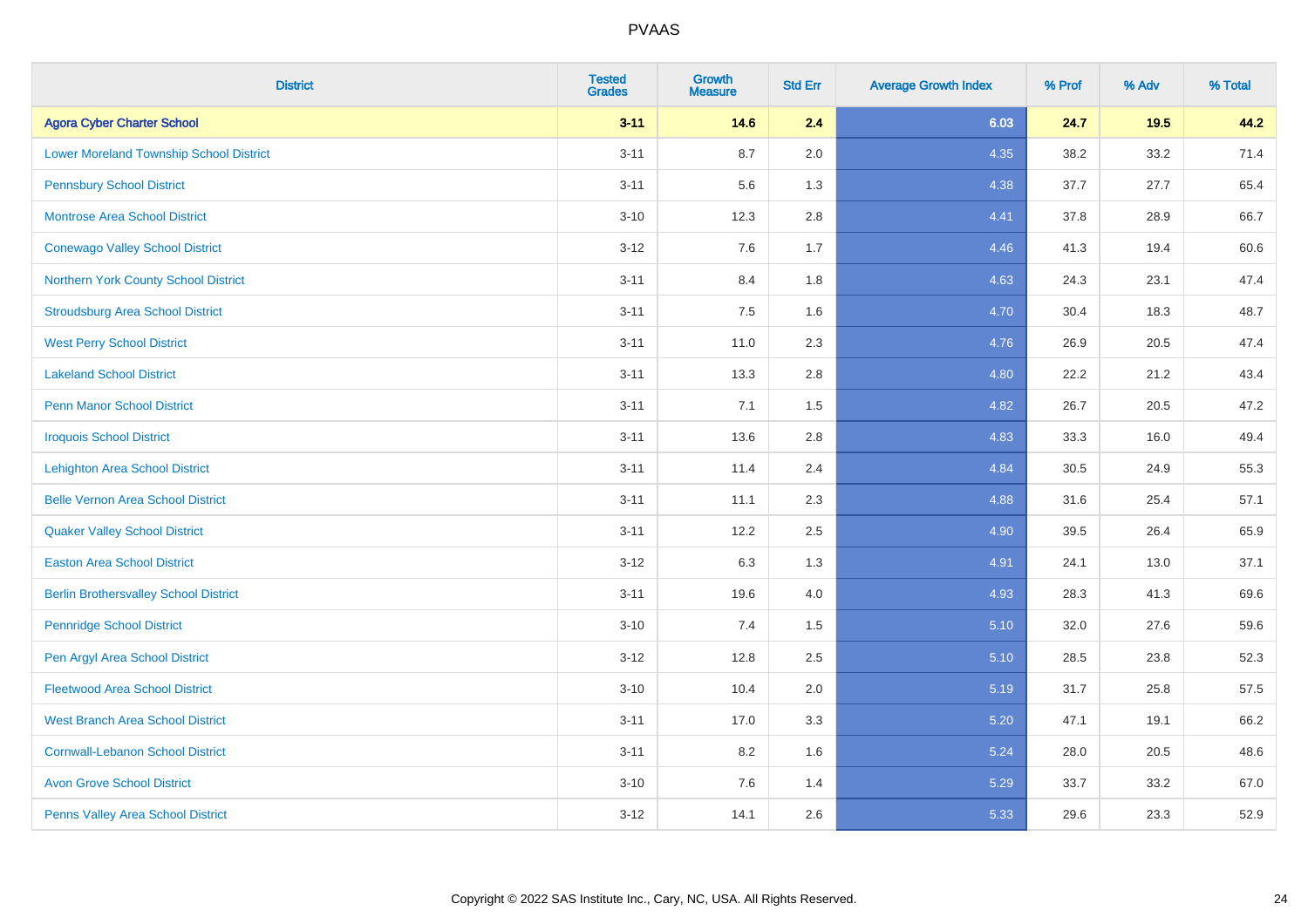| <b>District</b>                           | <b>Tested</b><br><b>Grades</b> | <b>Growth</b><br><b>Measure</b> | <b>Std Err</b> | <b>Average Growth Index</b> | % Prof | % Adv | % Total |
|-------------------------------------------|--------------------------------|---------------------------------|----------------|-----------------------------|--------|-------|---------|
| <b>Agora Cyber Charter School</b>         | $3 - 11$                       | 14.6                            | 2.4            | 6.03                        | 24.7   | 19.5  | 44.2    |
| Lake-Lehman School District               | $3 - 11$                       | 14.9                            | 2.8            | 5.34                        | 25.8   | 22.5  | 48.3    |
| <b>Pine-Richland School District</b>      | $3 - 11$                       | 9.3                             | 1.7            | 5.56                        | 42.3   | 35.8  | 78.1    |
| <b>Hermitage School District</b>          | $3 - 12$                       | 14.0                            | 2.5            | 5.59                        | 34.0   | 27.0  | 61.0    |
| Lampeter-Strasburg School District        | $3-12$                         | 11.0                            | 1.9            | 5.69                        | 35.4   | 32.3  | 67.7    |
| <b>Pequea Valley School District</b>      | $3 - 11$                       | 18.0                            | 3.1            | 5.74                        | 29.2   | 37.5  | 66.7    |
| <b>Harbor Creek School District</b>       | $3 - 11$                       | 13.4                            | 2.3            | 5.80                        | 34.5   | 40.7  | 75.2    |
| <b>Blue Mountain School District</b>      | $3 - 10$                       | 12.2                            | 2.1            | 5.81                        | 30.7   | 26.1  | 56.8    |
| <b>Punxsutawney Area School District</b>  | $3 - 11$                       | 15.8                            | 2.7            | 5.83                        | 18.6   | 29.0  | 47.6    |
| <b>Indiana Area School District</b>       | $3 - 11$                       | 12.0                            | 2.0            | 5.98                        | 30.0   | 30.4  | 60.3    |
| <b>Agora Cyber Charter School</b>         | $3 - 11$                       | 14.6                            | 2.4            | 6.03                        | 24.7   | 19.5  | 44.2    |
| <b>Franklin Regional School District</b>  | $3 - 11$                       | 11.3                            | 1.8            | 6.13                        | 30.0   | 35.0  | 65.0    |
| <b>Tuscarora School District</b>          | $3 - 11$                       | 13.4                            | 2.2            | 6.20                        | 37.1   | 26.3  | 63.4    |
| <b>Armstrong School District</b>          | $3 - 11$                       | 9.8                             | 1.6            | 6.22                        | 32.8   | 24.6  | 57.4    |
| <b>Cocalico School District</b>           | $3 - 11$                       | 12.3                            | 1.9            | 6.48                        | 28.2   | 32.3  | 60.5    |
| <b>Manheim Central School District</b>    | $3 - 11$                       | 12.8                            | 2.0            | 6.52                        | 27.8   | 35.4  | 63.2    |
| <b>Neshaminy School District</b>          | $3 - 11$                       | 8.6                             | 1.3            | 6.56                        | 31.3   | 23.9  | 55.2    |
| <b>Millcreek Township School District</b> | $3 - 11$                       | 9.1                             | 1.4            | 6.61                        | 34.5   | 30.1  | 64.6    |
| <b>Methacton School District</b>          | $3 - 11$                       | 11.0                            | 1.6            | 6.94                        | 36.0   | 33.6  | 69.6    |
| <b>Camp Hill School District</b>          | $3-12$                         | 20.7                            | 2.9            | 7.00                        | 32.3   | 41.4  | 73.7    |
| <b>Whitehall-Coplay School District</b>   | $3 - 11$                       | 11.8                            | 1.7            | 7.06                        | 32.3   | 21.7  | 54.0    |
| <b>Upper Merion Area School District</b>  | $3 - 11$                       | 14.0                            | 2.0            | 7.15                        | 34.4   | 32.6  | 67.0    |
| <b>Danville Area School District</b>      | $3 - 11$                       | 18.4                            | 2.6            | 7.19                        | 32.0   | 46.1  | 78.1    |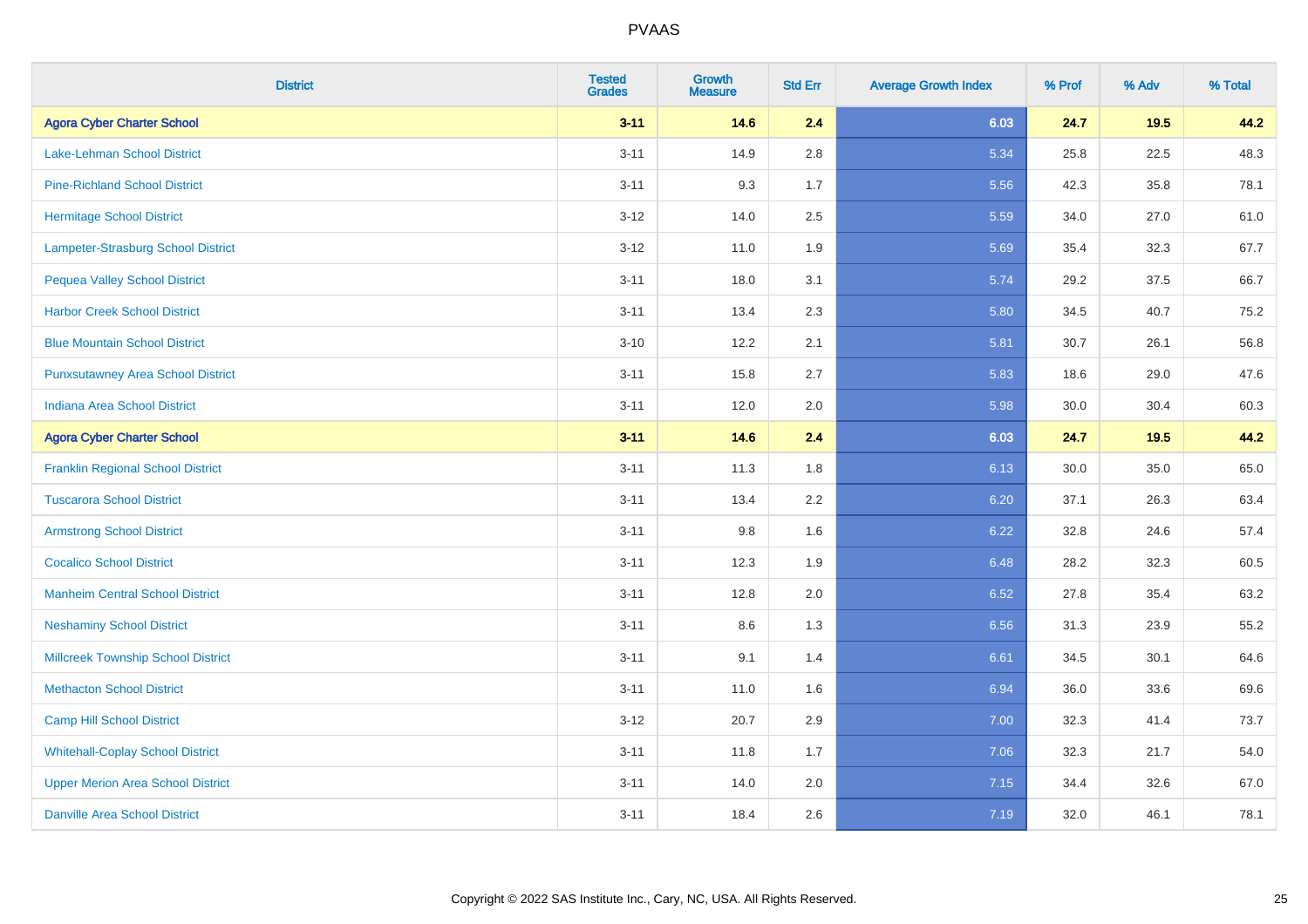| <b>District</b>                               | <b>Tested</b><br><b>Grades</b> | <b>Growth</b><br><b>Measure</b> | <b>Std Err</b> | <b>Average Growth Index</b> | % Prof | % Adv | % Total |
|-----------------------------------------------|--------------------------------|---------------------------------|----------------|-----------------------------|--------|-------|---------|
| <b>Agora Cyber Charter School</b>             | $3 - 11$                       | 14.6                            | 2.4            | 6.03                        | 24.7   | 19.5  | 44.2    |
| <b>Mountain View School District</b>          | $3 - 11$                       | 24.2                            | 3.4            | 7.20                        | 45.8   | 37.3  | 83.0    |
| <b>Manheim Township School District</b>       | $3-12$                         | 10.9                            | 1.5            | 7.51                        | 30.9   | 31.0  | 61.9    |
| <b>East Penn School District</b>              | $3 - 11$                       | 8.9                             | 1.2            | 7.61                        | 32.8   | 26.4  | 59.2    |
| <b>Mifflin County School District</b>         | $3 - 11$                       | 12.3                            | 1.6            | 7.69                        | 35.1   | 15.1  | 50.3    |
| <b>Upper Saint Clair School District</b>      | $3 - 11$                       | 13.8                            | 1.8            | 7.86                        | 32.2   | 44.5  | 76.7    |
| <b>Peters Township School District</b>        | $3 - 11$                       | 14.1                            | 1.7            | 8.16                        | 35.2   | 41.6  | 76.8    |
| <b>Collegium Charter School</b>               | $3 - 10$                       | 21.2                            | 2.6            | 8.18                        | 25.4   | 16.4  | 41.8    |
| <b>Upper Darby School District</b>            | $3-12$                         | 11.2                            | 1.4            | 8.28                        | 23.8   | 11.8  | 35.6    |
| <b>Saucon Valley School District</b>          | $3 - 11$                       | 18.9                            | 2.2            | 8.48                        | 26.0   | 39.6  | 65.6    |
| <b>Southern York County School District</b>   | $3 - 11$                       | 15.5                            | 1.8            | 8.48                        | 37.6   | 29.2  | 66.8    |
| <b>Central York School District</b>           | $3-12$                         | 12.9                            | 1.5            | 8.64                        | 31.4   | 24.1  | 55.5    |
| <b>Marple Newtown School District</b>         | $3 - 11$                       | 20.6                            | 2.3            | 8.95                        | 31.1   | 42.7  | 73.8    |
| Palmyra Area School District                  | $3 - 11$                       | 16.2                            | 1.8            | 9.02                        | 38.8   | 34.0  | 72.8    |
| <b>Unionville-Chadds Ford School District</b> | $3 - 11$                       | 15.8                            | 1.7            | 9.12                        | 31.2   | 48.0  | 79.2    |
| <b>Wayne Highlands School District</b>        | $3 - 11$                       | 22.5                            | 2.5            | 9.16                        | 33.8   | 40.4  | 74.2    |
| Fox Chapel Area School District               | $3 - 11$                       | 17.6                            | 1.9            | 9.47                        | 22.9   | 52.0  | 74.9    |
| <b>Delaware Valley School District</b>        | $3 - 11$                       | 15.7                            | 1.6            | 9.62                        | 36.7   | 32.1  | 68.8    |
| <b>New Hope-Solebury School District</b>      | $3 - 11$                       | 28.8                            | 2.9            | 9.77                        | 31.6   | 50.0  | 81.6    |
| <b>Loyalsock Township School District</b>     | $3-12$                         | 26.7                            | 2.7            | 9.92                        | 36.8   | 35.1  | 71.9    |
| <b>Derry Township School District</b>         | $3 - 10$                       | 20.1                            | 2.0            | 10.20                       | 32.8   | 46.9  | 79.7    |
| <b>Hempfield School District</b>              | $3 - 11$                       | 13.4                            | 1.3            | 10.53                       | 29.9   | 36.8  | 66.7    |
| <b>Warwick School District</b>                | $3 - 11$                       | 21.7                            | 1.8            | 11.76                       | 27.7   | 36.3  | 64.0    |